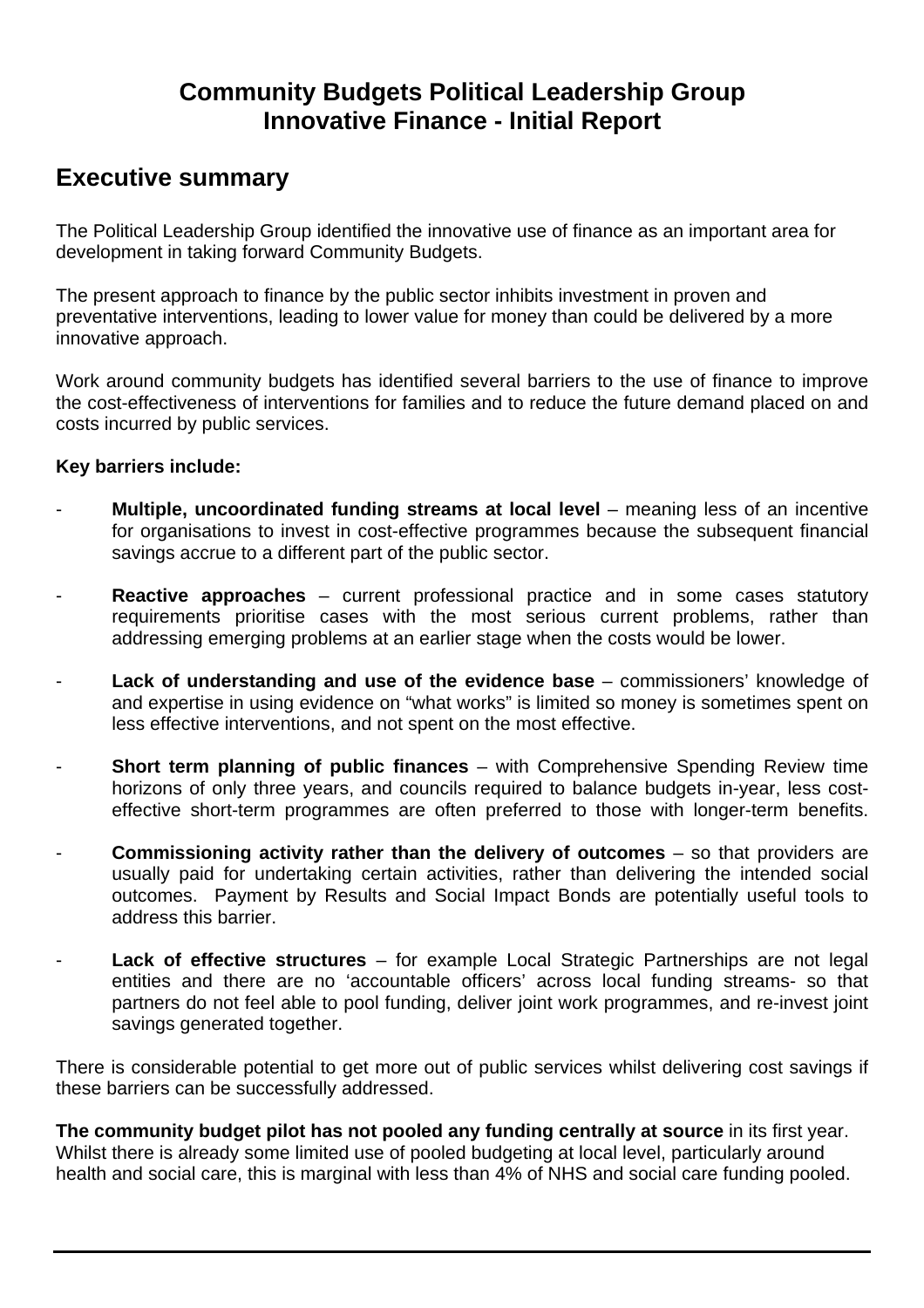**Innovative financial approaches such as pooled budgets, payment by results and social impact bonds have the potential to deliver better outcomes and improved value for money**, but to achieve this many key "pre requisites" need to be put in place which are missing at present.

The necessary elements include adopting a clear implementation model, developing the sector's capability to make robust use of evidence, a systematic approach to delivering cashable benefits, appropriate structural forms, and supporting development of an appropriate social investment market.

This paper summarises the existing barriers and proposes actions to start to address these and to deliver better value for money from future public investment in local areas.

### **Key Recommendations**

While the barriers identified above are significant, the potential for major social and financial return on investment makes addressing these worthy of further exploration. There are a number of areas that urgently need to be taken forward to ensure the success of future implementations.

- 1. **Conduct trials of "Payment By Results" and "Social Impact Bonds" schemes for families with complex needs as part of community budget phase 1 pilots.** Whitehall and local authority representatives should co-design pilot schemes for the key outcomes in relation to families with complex needs (e.g. health, crime, worklessness, child protection and housing). Whitehall will need to commit to risk sharing in this trial as the implementation, political, financial and political risks are high. This should be coordinated with the current cabinet office work around SIBs.
- 2. **Develop Local Government's capability to make robust use of evidence**  in order to provide an attractive offer to potential investors, whether public or private, it will be necessary to further build up the research and evaluation capacity of the sector through a sector-led NICE type body to co-ordinate and share learning on "what works". This will both provide reassurance to investors that returns can be achieved, and help to focus resources on those activities likely to have the most significant impact.
- 3. **Support the development of tools to provide intelligence on the cost/benefits of evidence-based programmes.** This should build on the current investment of Birmingham, Manchester and GLA councils into the Washington State model's translation to the UK context, Manchester's work with HMT on value for money assessment and Westminster's assessment of cost avoidance.
- 4. **Develop a systematic approach to delivering cashable benefits**  in order to ensure that the anticipated financial savings from preventative interventions are effectively captured in practice. This should build on the methodologies developed by Birmingham and Manchester.
- 5. **Trial alternative structural forms to facilitate effective joint investment**  such as the Local Integrated Services Trust approach where delivery vehicles are jointly owned by local public sector partners.
- 6. **Agree an explicit implementation model for mainstreaming delivery of more effective, evidence based interventions and innovative finance**, taking into account the need for pump priming and the capabilities required to embed their use.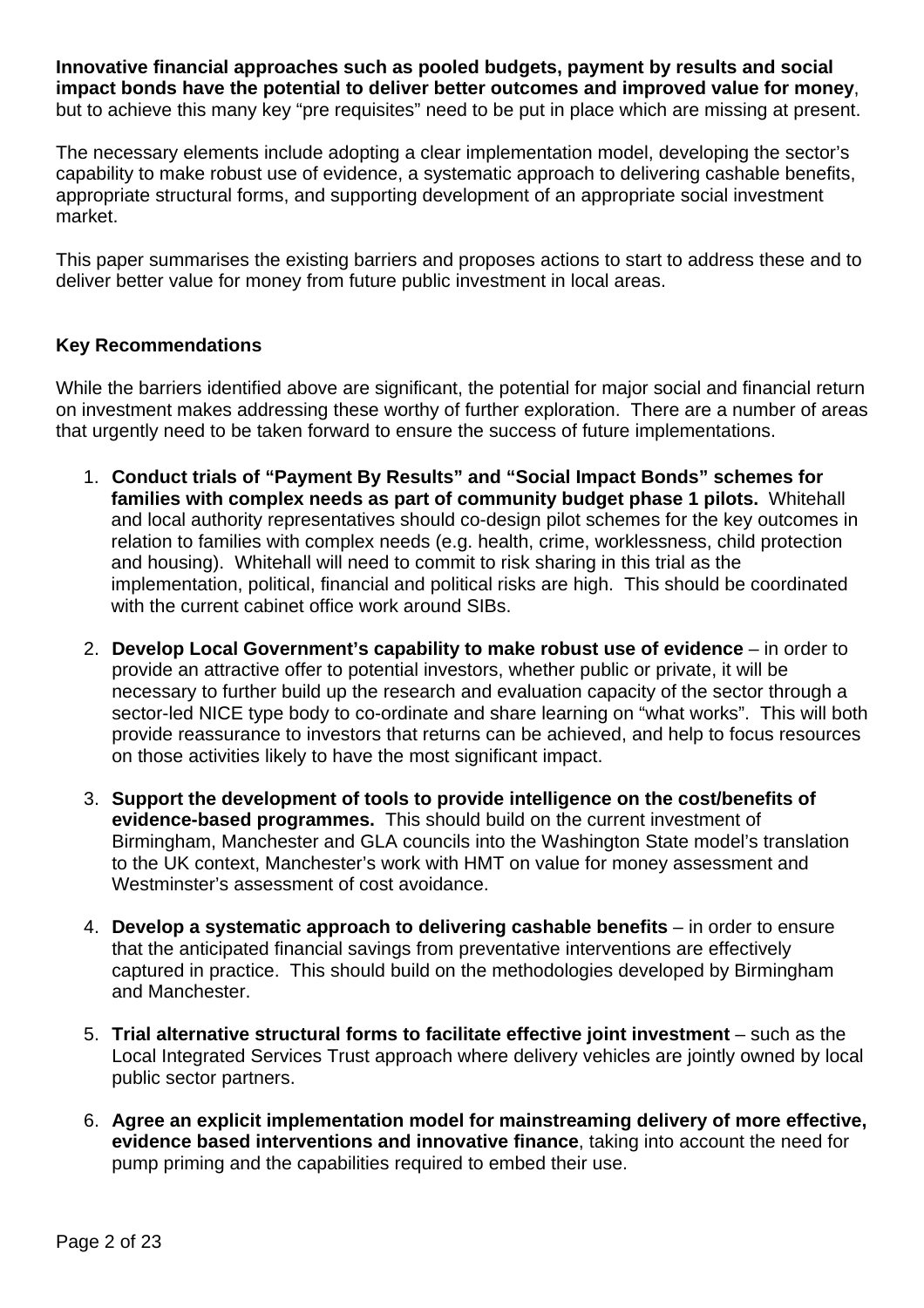## **Community Budgets Political Leadership Group Innovative Finance**

## <span id="page-2-0"></span>**Detailed Report**

# **Background**

The Leadership Group requested Birmingham and West London Councils develop proposals to address issues around innovative finance at their meeting on  $5<sup>th</sup>$  April. This paper sets out the initial feedback from this work.

## **The need for innovative finance and funding**

The HM Treasury report on the Total Place pilots in 20[1](#page-2-0)0 concluded<sup>1</sup> that:

- the public spending context is driving greater focus on delivering better services at less cost;
- 'resource mapping' has demonstrated **the complexity of funding streams**;
- a citizen viewpoint shows how **public services are often impersonal, fragmented and unnecessarily complex**;
- the system driving the **current arrangement of public services is overly complex**; and
- Individuals and **families with complex needs** impose significant costs on areas, but in most cases they **are currently not tackled through targeted or preventative activities.**

The public sector requires new approaches to finance and funding because:

- Public money is currently **not always invested in the most cost-effective interventions**  with the greatest likelihood of improving key outcomes and reducing long term dependency and costs.
- The present "silo" approach to funding (where individual central government departments are funded for a specific set of services and interventions) creates the fragmented and complex approach at local level which **discourages investment in cost-effective prevention**. Local public bodies need adequate incentives to invest in change even where the benefits will accrue disproportionately to other organisations that are not making the investment.
- There is potential **benefit in transferring the "risk" around delivery** of effective interventions to the private sector to encourage more effective delivery.
- A **robust business case is required** to enable future savings in service delivery to be delivered through effective investment in preventative interventions. This will require much more intelligent use of available evidence, as well as generating new evidence in future.

Page 3 of 23  $\overline{a}$ <sup>1</sup> "Total Place: A whole area approach to public services", HM Treasury, March 2010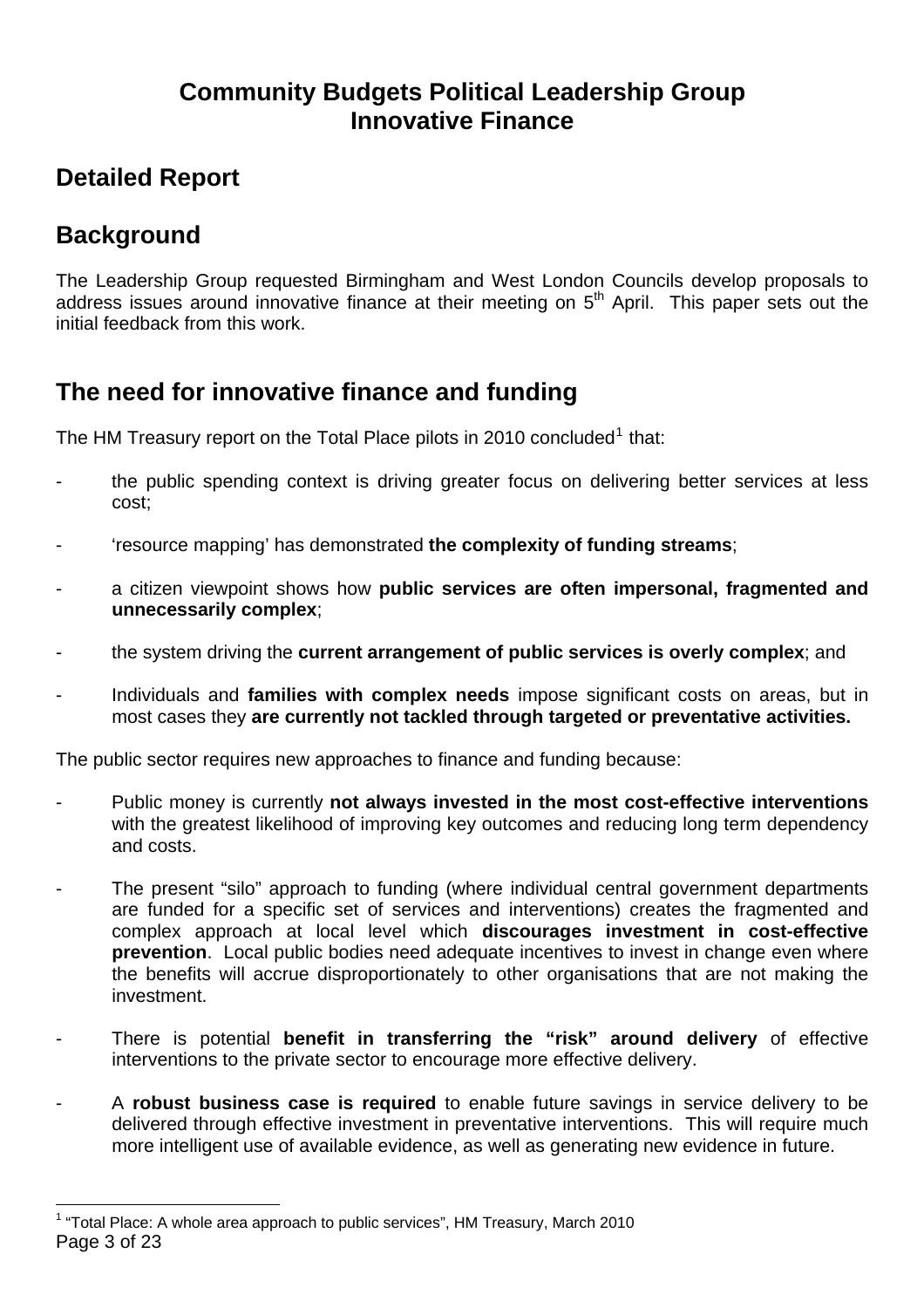## <span id="page-3-0"></span>**Virtual and actual pooling approaches**

**Pooled funds have helped some organisations to improve partnership working**. **However, the arrangements can be complex**, leading to problems of governance and accountability. Some bodies have also been deterred by technical problems of implementation, although these can be less complex than they appear once fully understood.

**It is difficult to show that pooled funds have directly achieved better value for money** or have made a tangible difference for service users. Outcome measures are rarely quantified in partnership agreements or subsequently monitored. Nationally, there are weak relationships between individual factors and specific joint outputs or outcomes. The national and local focus has tended to be on process rather than outcome. Organisations point to intangible benefits such as better partnership working and improved mutual understanding.

**The take up of pooled budgets is relatively small.** Audit Commission research<sup>[2](#page-3-0)</sup> in 2008 showed that, whilst a range of statutory powers are available, the actual take up of pooled funding arrangements outside learning disability, mental health and community equipment services is limited. Figure 1 (below) illustrates this limited range of pooled funding arrangements, and figure 2 shows the very small proportion of expenditure covered by such arrangements. This position is unlikely to have changed significantly in the following three years.

The Audit Commission found a range of mechanisms available (see Appendix 1) but also **there are several perceived barriers to pooling**. Local bodies have mixed views about the complexities and benefits of implementing the relevant legislation, for example around accounting requirements. Other examples of difficulties cited include risk-sharing and how to recover Value Added Tax (VAT).

**Traditional arrangements to broker joint pooling have failed** in many areas. The "infrastructure" of non-statutory Local Strategic Partnerships, Total Place and Community Budget pilots has not been sufficient to enable widespread take-up of pooled budgets.

An alternative of "aligning" funding has been adopted in many areas, although how far this has delivered significant change in practice has not yet been evaluated.

 2 "[Clarifying Joint Financial Arrangements"](http://www.audit-commission.gov.uk/SiteCollectionDocuments/AuditCommissionReports/NationalStudies/ClarifyingJointFinancing4Dec08REP.pdf), Audit Commission, 2008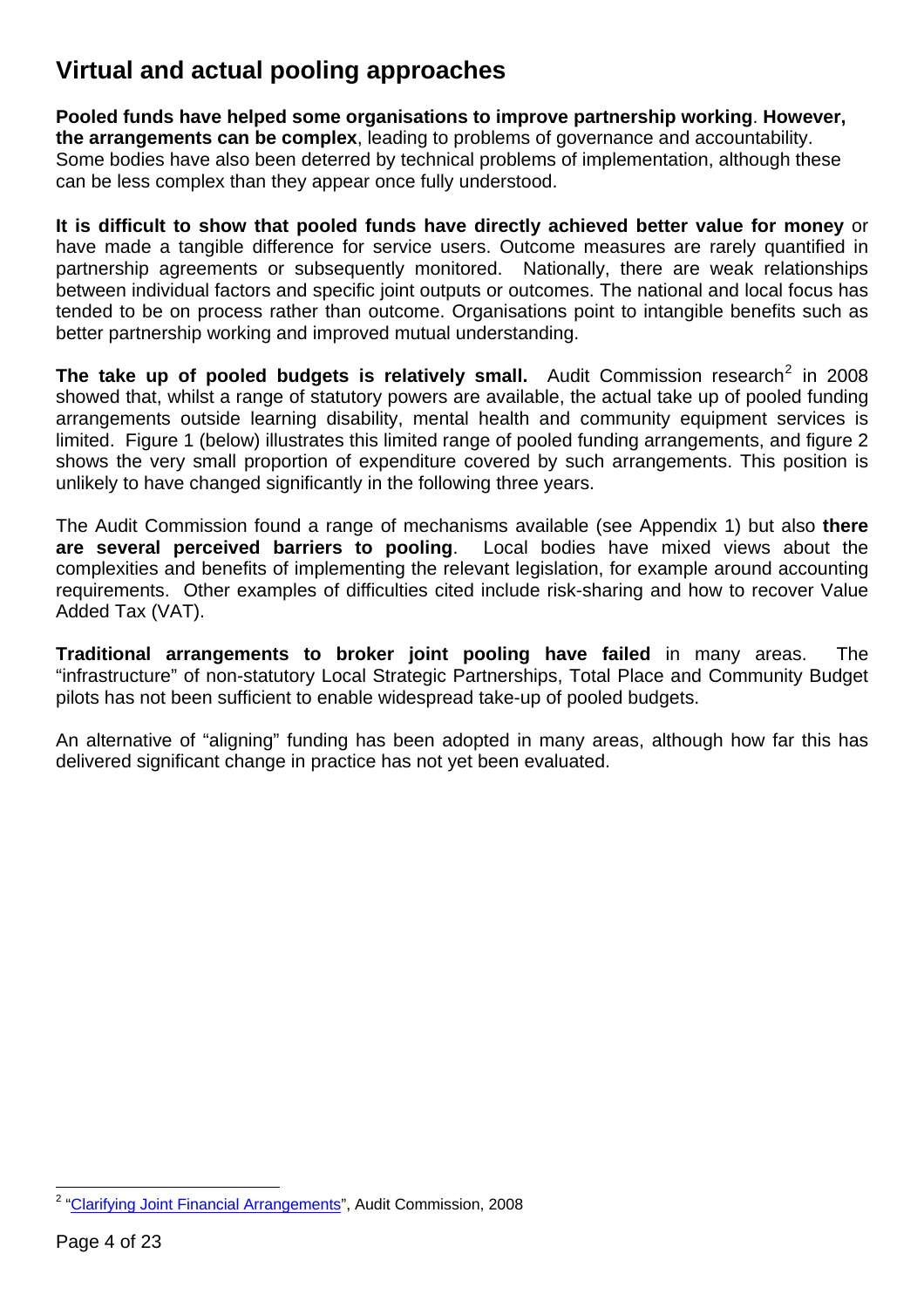#### **Figure 1: Range of pooled fund arrangements**

*The take up of pooled funding arrangements outside learning disability, mental health and community equipment services is limited.*



#### **Figure 2: Formal joint health and social care expenditure**

*Formal joint health and social care expenditure amounts to only 3.4% of spending* 



Source: Audit Commission (data from DH Departmental Report 2009, PSSEX1 2007/08, DH notification register 2008, Audit Commission pooled fund survey 2008)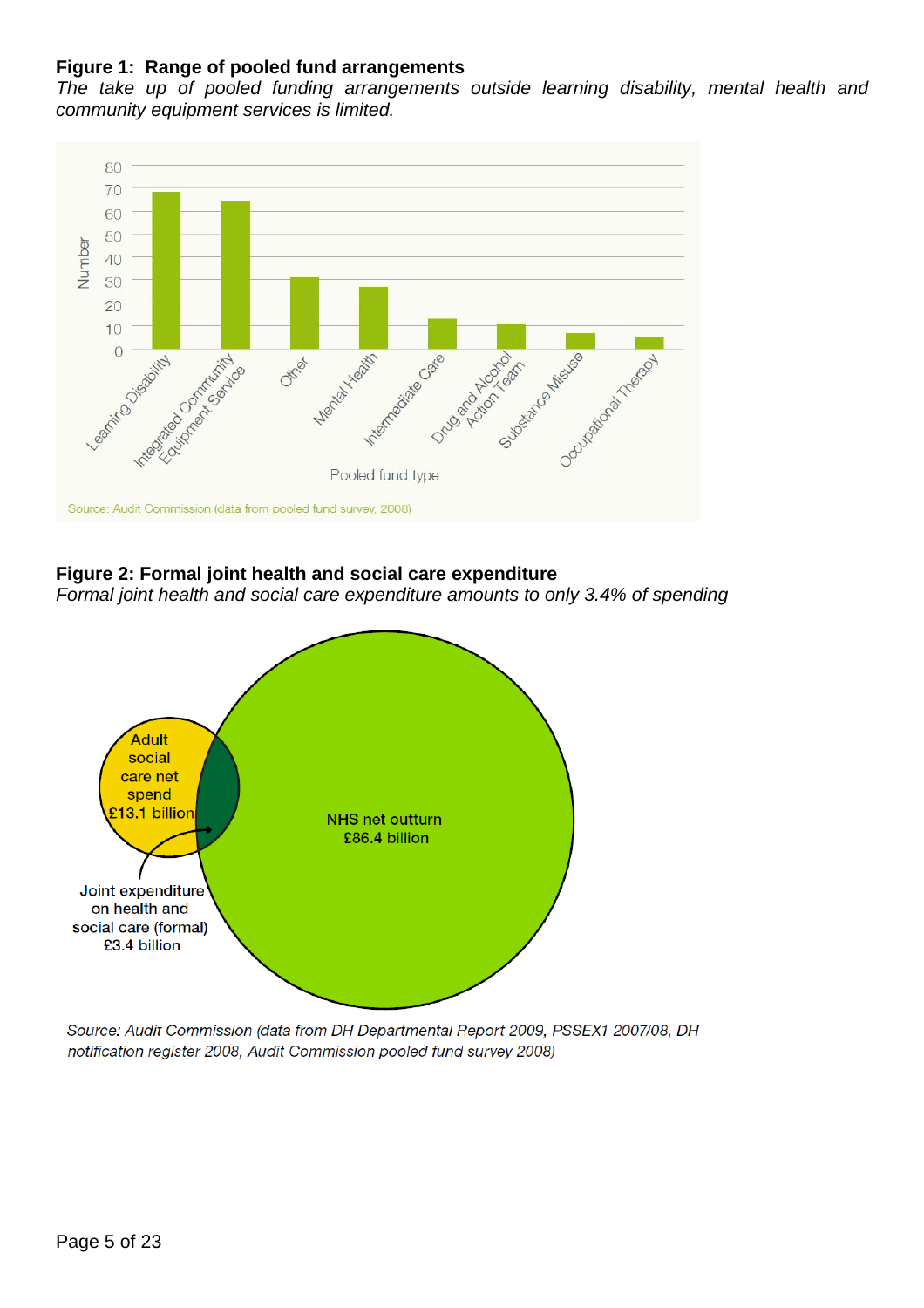# **Payment by results**

### **What is Payment by Results?**

Put simply, Payment by Results (PBR) is a mechanism where a 'funder' or Commissioner only pays for delivery activity if that activity achieves the 'outcomes' that the funder wants it to achieve. The concept of payment-on-delivery after the end results have been achieved would seem a sensible, cost-effective proposition. Add an element of premium to reward success, or a nonpayment penalty for failure, and to taxpayers, government departments and many rational-thinking organisations, PBR would seem the obvious contractual choice.

Such contractual mechanisms put incentives in place to drive the right activity within delivery organisations, with the objectives of driving efficiency and improving outcomes.

#### **How are "Payment by Results" schemes paid for?**

There are a number of types of PBR:

- Schemes that are aimed at changing behaviour and driving efficiency within providers, enabling the opening up of markets and improving contestability e.g. the DH tariff payments in the NHS. The payment can be based upon an activity or increasingly on a result where some risk is transferred to the supplier.
- Schemes that are aimed at delivering specific outcomes within target cohorts, not necessarily driven or funded by demand reductions e.g. the MOJ rehabilitation pilots with the voluntary/ private sector.
- Schemes that are paid for by the reductions in demand on public services that delivering the right outcomes achieves. These are 'invest to save' schemes with the investment in preventative activity paid for by future reductions in demand on public services e.g. MOJ Financial Incentive Model or Youth Justice Re-investment or DWP Work Programme.

See Appendix 2 for a summary of current PBR schemes.

#### **What needs to be in place for a PBR scheme involving local authorities to work?**

In order to feel comfortable with agreeing to a Payment by Results contract for dealing with problem families a local authority would have to:

#### • **Understand the exact nature of the outcome(s) they are trying to achieve**

- o Can they achieve the outcome by their own actions solely? E.g. can reducing teenage pregnancy or reducing Looked After Children (LAC) be the responsibility of a single agency?
- o Agree who 'owns' the outcome and will pay for the activity required to improve? If the LA 'own' the outcome they would be the 'commissioner' and pay for the results delivered by a provider. If Government owns the outcome- they could commission a local authority as a provider. E.g LAC would be the local authority's responsibility and crime would be that of MOJ/ Courts and Police.
- o Understand the cohort and what might influence their behaviour- i.e. in PBR paid for by demand reduction the whole population affected by the issue would have to be addressed e.g. all offenders in any scheme paid for by closing prisons/ courts. How far can the LA affect the whole population? Schemes aimed at particular cohorts are often preferable from the LA view-point but may be more difficult to pay for by demand reductions.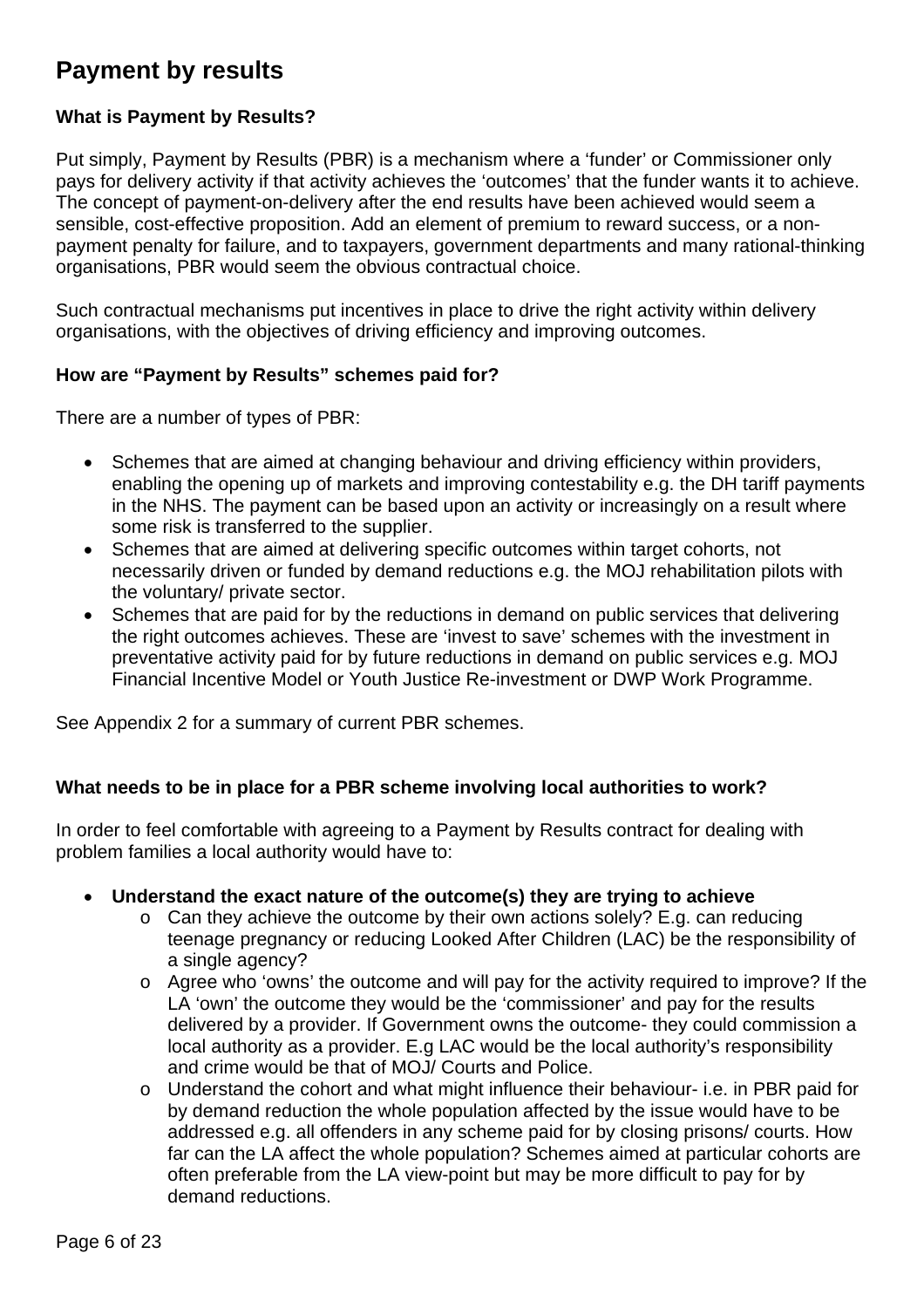### • **Understand what interventions they could carry out to change the outcome**

- o Does a validated body of evidence exist that links intervention with outcome improvement? In many areas good evidence does exist but it sometimes relates to specific small scale projects and generalisation can be an issue. Pulling together all the evidence from multiple sources is resource intensive but crucial to the levels of confidence and understanding of risk. The Allen Review on Early Interview drew a similar conclusion and identified the need for a local authority led capability to support commissioners in this area. Birmingham and partner councils' work with Washington State Institute will provide a strong starting point.
- o Can outcome improvements be costed? Are cost avoidance methodologies available? Can the local authority estimate how much of their costs can be avoided?
- **Be able and have the authority to provide or commission a service to deliver the outcome** 
	- o Are multiple agents involved and can a joint service or joint commission be devised?
	- o Do statutory requirements limit the ability to use the most effective interventions or impose unnecessary burdens?
	- o Are some areas of work politically sensitive meaning that outsourced providers are not going to be acceptable? e.g Members and officers may wish to keep in-house some core Statutory high risk child protection.
- **Believe that they can achieve cashable savings either for themselves or for the commissioner** 
	- o Does improving the outcome result in a reduction in demand on the system?
	- o Can a demand reduction translate into a cashable efficiency?
	- o Can the LA and partners achieve the scale of demand reduction to enable cashable efficiencies?
	- o Can a strategy of cashing efficiencies be devised?
	- o Are local public sector internal finance systems flexible enough to cope?
	- o How do you prevent cashable savings being soaked up by demand increase?
- **Have the capital available to invest upfront** 
	- o As schemes tend to pay on results with little upfront investment, the LA need to be able to access funds for upfront investment.
	- o SIBs are a mechanisms to draw on alternative finance but the rates of return and reliance on cashable efficiencies materialising makes this risky.
- **Be prepared and able to take risks, and have the finances available in the event of failure**
	- o The LA would need to be able to fund interventions in the understanding that if they do not achieve the results, there will be no payment.

Two key issues for local authorities taking on PBR contracts relate to the choice of provider and the ownership of risks.

#### **Who can be a provider?**

Any organisation- private, third sector or public -could theoretically become a provider, the crucial factor is that those paying for the outcome (Commissioner) and those carrying out the interventions and providing the service (Provider) have to be distinct.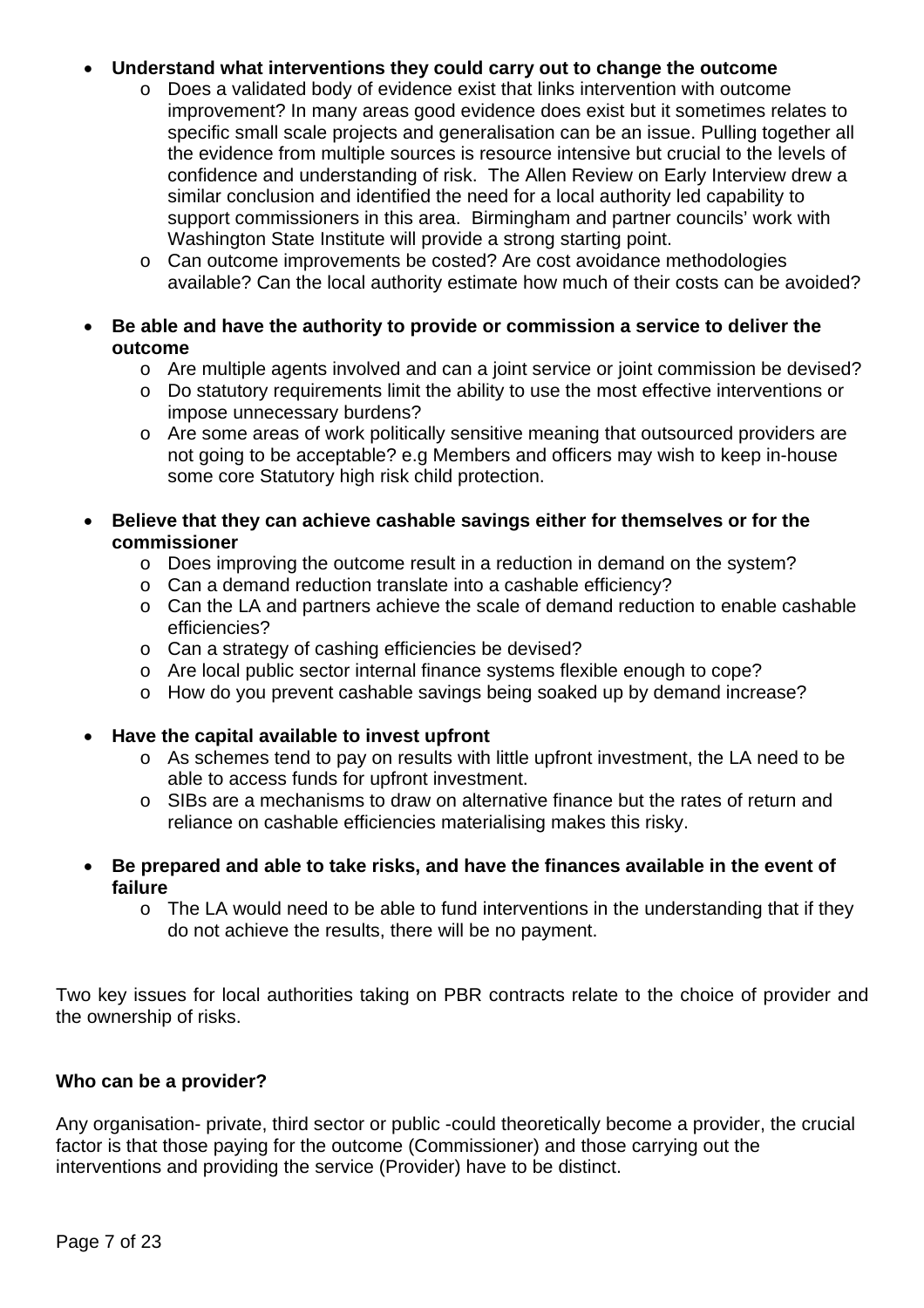<span id="page-7-0"></span>Where Government holds the funds that pays for the consequences of a particular outcome e.g. worklessness, it will be the Commissioner of back-to-work services, and theoretically providers could come from any sector.

Where the LA is the Commissioner e.g. in respect of some of the outcomes in relation to families with complex needs (LAC, child protection etc), then they will become a Commissioner. The independent provider of services will have to be distinct from the Commissioner. This may pose some issues for some local authorities with high performing in-sourced provision.

To be a provider (and to some extent Commissioner) an organisation must be able to take risks, have sufficient capital to ride those risks and have experience in the market. Smaller organisations might achieve this through collaborative arrangements.

### **Where do the risks fall?**

In PBR schemes it is theoretically possible to transfer all risk to the provider from the Commissioner. There are a number of reasons why it would not be advisable for families with complex problems:

- o The schemes are in their infancy and the more complex and innovative schemes such as SIBs carry high inherent delivery risks due to their novel nature and lack of experience. A degree of risk sharing between Commissioners and Providers will be necessary to pump prime.
- o Small voluntary providers and most of the public sector do not have reserves available to 'experiment', fund upfront investment, and ride the risks of failure.
- o The complexity of families with complex needs requires multiple agent involvement on the ground and cross Whitehall commitment. It would be classed by  $KPMG<sup>3</sup>$  $KPMG<sup>3</sup>$  $KPMG<sup>3</sup>$  as the most complex, underdeveloped and 'bleeding edge' policy. KPMG suggest such approaches need a 'managed programme of experiments to push this forward' exploring how to manage the complex risks and rewards and the boundaries of cross-government and multiyear spending'.

### **Figure 3: Barriers to implementation of PBR for families with complex needs and possible solutions**

| <b>Barrier</b>                                                                                                                                                                                                                                                                                                                                                      | <b>Solutions</b>                                                                                           |
|---------------------------------------------------------------------------------------------------------------------------------------------------------------------------------------------------------------------------------------------------------------------------------------------------------------------------------------------------------------------|------------------------------------------------------------------------------------------------------------|
| Commissioner/ Provider split                                                                                                                                                                                                                                                                                                                                        | Not easy to solve If the innovative finance and                                                            |
| Many Local Authorities are not culturally,                                                                                                                                                                                                                                                                                                                          | the benefits to LA are seen across the sector                                                              |
| managerially or politically at the maturity to                                                                                                                                                                                                                                                                                                                      | then these challenges will be tackled.                                                                     |
| deal with a Commissioner/ Provider split, with                                                                                                                                                                                                                                                                                                                      | At this stage in development the Government                                                                |
| LA as Commissioner.                                                                                                                                                                                                                                                                                                                                                 | should work with the LAs able to work with a                                                               |
|                                                                                                                                                                                                                                                                                                                                                                     | Commissioner/ Provider split.                                                                              |
| Accountability and private/social providers<br>Issues around families with complex needs<br>often involve statutory services, and cost<br>effective services tend to be single 'team<br>around the family' type solutions. These are<br>core not additional services, and as such there<br>may be disquiet about outsourcing to private/<br>third sector providers. | The DFE and local government family should<br>work together to clarify this area to deal with<br>concerns. |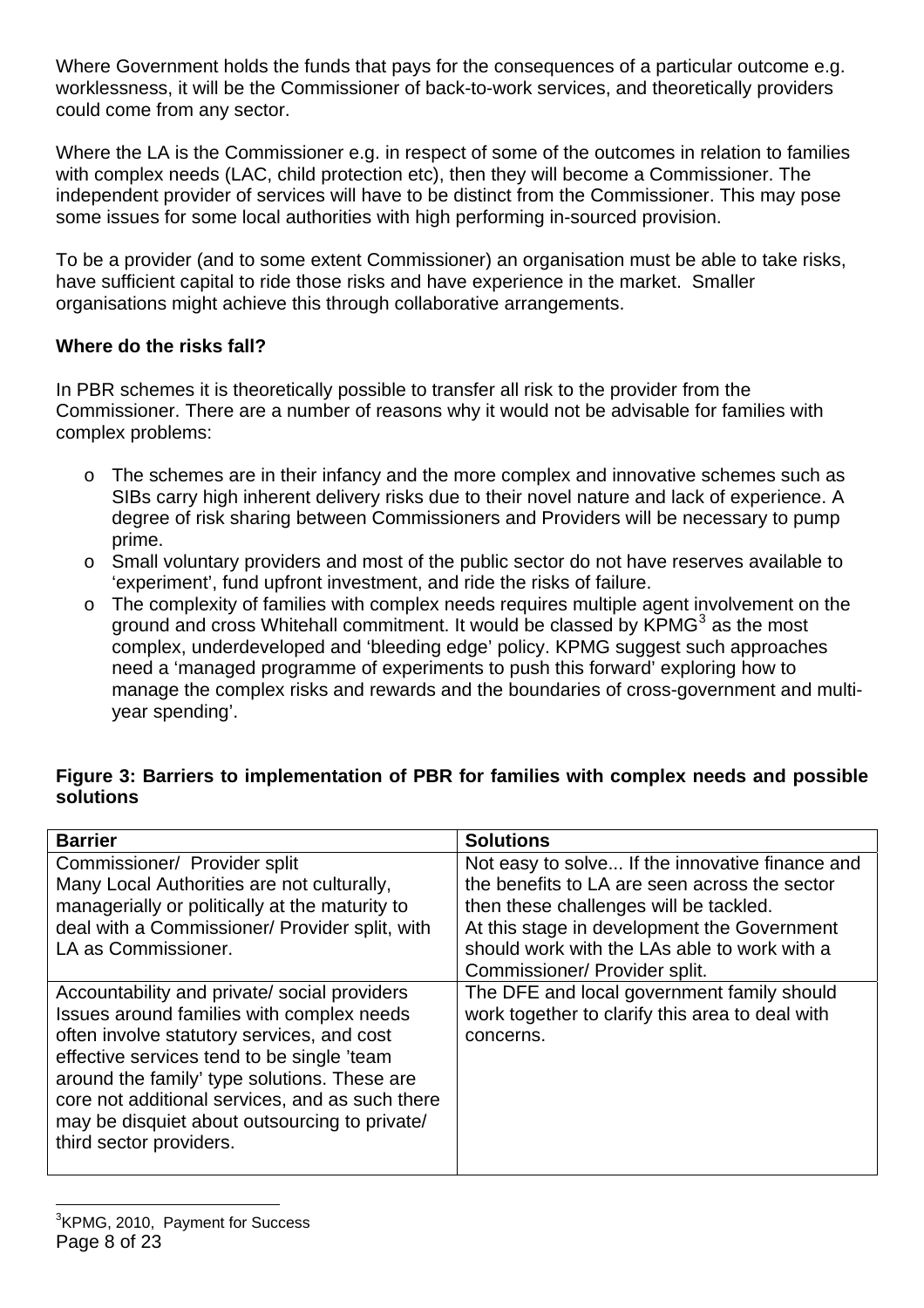| <b>Barrier</b>                                  | <b>Solutions</b>                                                                |
|-------------------------------------------------|---------------------------------------------------------------------------------|
| Costs avoided to cashable efficiencies          | Government and local government family should                                   |
| Existing data on cashable efficiencies in this  | work together to produce more robust evidence                                   |
| area are of mixed levels of robustness, and     | on cashable efficiencies.                                                       |
| could hamper any initiatives in this area.      | For example, Birmingham has completed a                                         |
|                                                 | significant randomised controlled trial in this area                            |
|                                                 | and is working with Washington State Institute                                  |
|                                                 | and two UK councils to translate their                                          |
|                                                 | econometric model to the UK context. This                                       |
|                                                 | could be expanded through the early SIB pilots                                  |
|                                                 | and is essential to move the policy on.                                         |
| Public sector and dealing with risk.            | The Government will have to commit to sharing                                   |
| Local authorities and small providers will tend | the risk in early stages to this policy                                         |
| to have a cautious approach to risk, and PBR    | development.                                                                    |
| schemes will be novel, unknown and              |                                                                                 |
| associated with difficult to quantify risks.    |                                                                                 |
| Complex problems, multiple outcomes and         | Clear outcome accountability - who is                                           |
| multiple stakeholders                           | responsible for commissioning outcomes for                                      |
|                                                 | child protection, criminal justice, worklessness,                               |
|                                                 | poor health                                                                     |
|                                                 | Engagement and commitment of all players                                        |
|                                                 | round the table including Whitehall departments                                 |
|                                                 | to designing a PBR approach.                                                    |
| Ownership and determination on outcomes to      | Government need to extend the directly                                          |
| be delivered- at the moment local areas have    | commissioned models of PBR (rather than                                         |
| little ability to determine the outcomes and    | general demand reduction models) to outcomes                                    |
| cohorts                                         | vital for families with complex needs                                           |
|                                                 | There needs to be a negotiation on outcomes                                     |
|                                                 | between Whitehall and places rather than                                        |
|                                                 | Whitehall specifying and LA trying to 'fit' into a<br>particular national model |
| Demand – reduction based PBR schemes            | Specific schemes should be developed for this                                   |
| don't fit families with complex needs           | cohort or Whitehall should commit to a PBR 'pot'                                |
|                                                 | for families with complex needs                                                 |
| Payment in PBR will be based on high level      | For families with complex needs we need to                                      |
| outcome (eg work) which are difficult to        | determine intermediate outputs e.g. indications                                 |
| achieve quickly in the most difficult families  | of steps towards work                                                           |
| Financing interventions- capital required       | Capital funded through:                                                         |
|                                                 | SIBs pilots/ experiments with Government/ LA                                    |
|                                                 | risk sharing arrangement                                                        |
|                                                 | Draw down on Early Intervention Grant for those                                 |
|                                                 | outcomes solely the responsibility of local                                     |
|                                                 | authorities (eg child protection/ LAC)                                          |
| Achieving scale: each LA will have relatively   | LA may need to join as consortia and pilots                                     |
| small numbers                                   | should include the larger councils.                                             |
| Lack of easily accessible evidence base on      | Government and local government family should                                   |
| what works and how much it costs on which to    | bring together the available evidence, not just in                              |
| make decisions - and lack of skills and         | existing silo based approaches (e.g. one for                                    |
| competency to make use of the available         | children's outcomes, one for offending) but a                                   |
| evidence.                                       | coherent and joined up view across outcomes.                                    |
|                                                 | Some first phase CB pilot councils are well                                     |
|                                                 | placed to take forward this approach.                                           |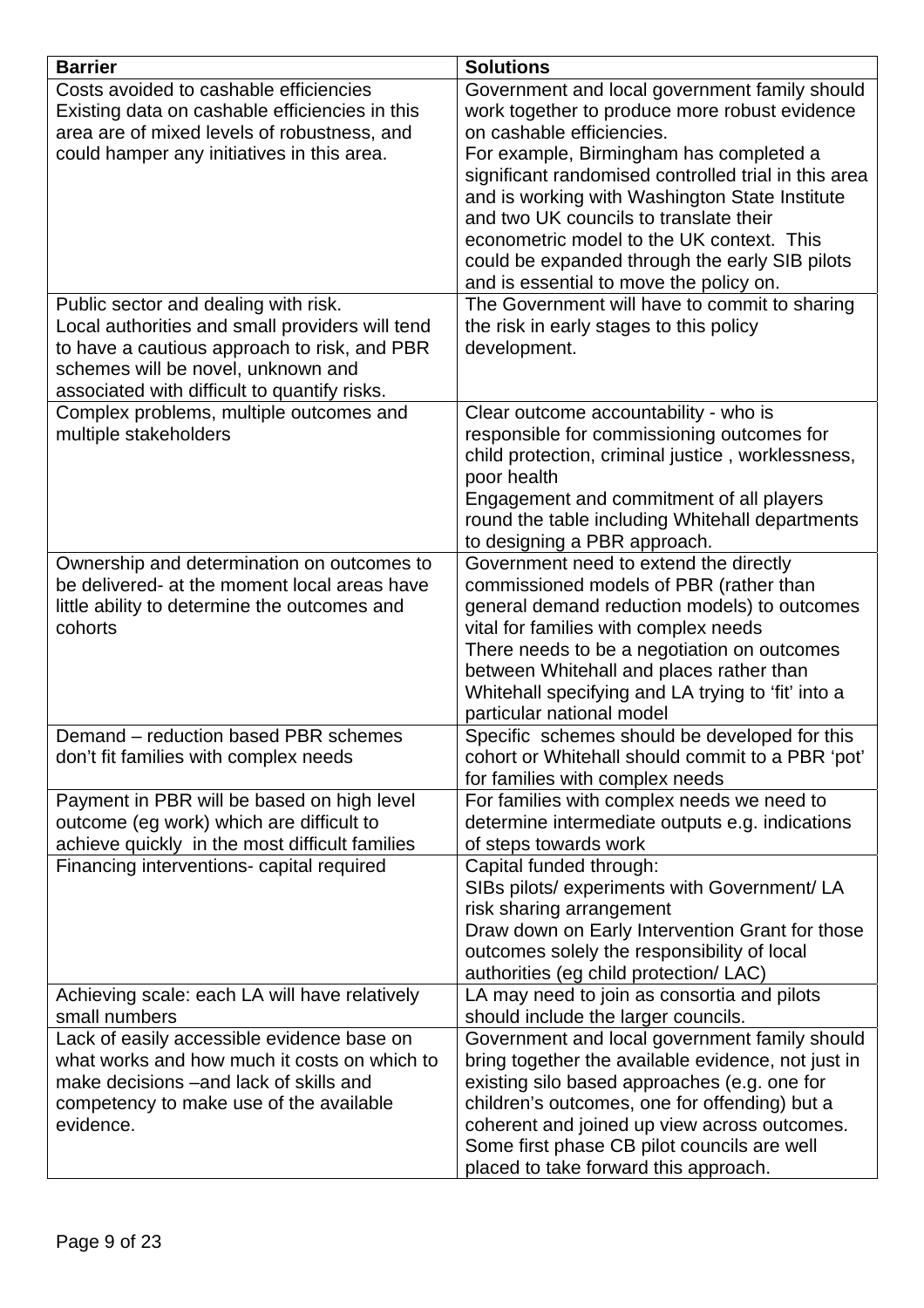## **Social impact bonds**

Social Impact Bonds (SIBs) are designed to attract private investors to fund public service programmes (interventions). Under SIBs, commissioners (eg local authorities) pay investors, not providers, only as and when specified outcomes are delivered. These outcomes will reduce demand for higher cost interventions, such as children needing residential care.





#### *Source: Cabinet Office (draft)*

To attract investors, **there needs to be robust evidence that the interventions will achieve savings through the specified outcomes**. There also needs to be clarity on how the outcomes will be assessed and measured (including which specific population sub-groups are involved).

The "fidelity" of the implementation of the interventions (ie sticking to the approach tested in the evidence base) is key to ensuring anticipated benefits are delivered in practice. In the USA, specific social enterprises have been created to deliver evidence-based programmes at a given price.

Many of the outcomes in SIBs will impact and be impacted upon by the activities of various agencies. There is a strong case for relevant agencies to be joint commissioners of the approach.

Examples of interventions which commissioners might wish to invest in could include the following (along with illustrative areas where potential savings in future public expenditure could be realised):

- Family Nurse Partnerships which show strong evidence of improvements around conduct disorders, reductions in teenage pregnancies, reductions in crime and anti-social behaviours, and improved mental health for parents.
- Functional Family Therapy which can evidence reductions in child abuse and non accidental injuries, reduced hyperactive behaviour and conduct problems, reductions in domestic violence, in crime and anti-social behaviour.
- Incredible Years a parenting programme which can evidence reductions in  $A\&E$ attendance, reductions in domestic violence, increased participation in education, employment and training.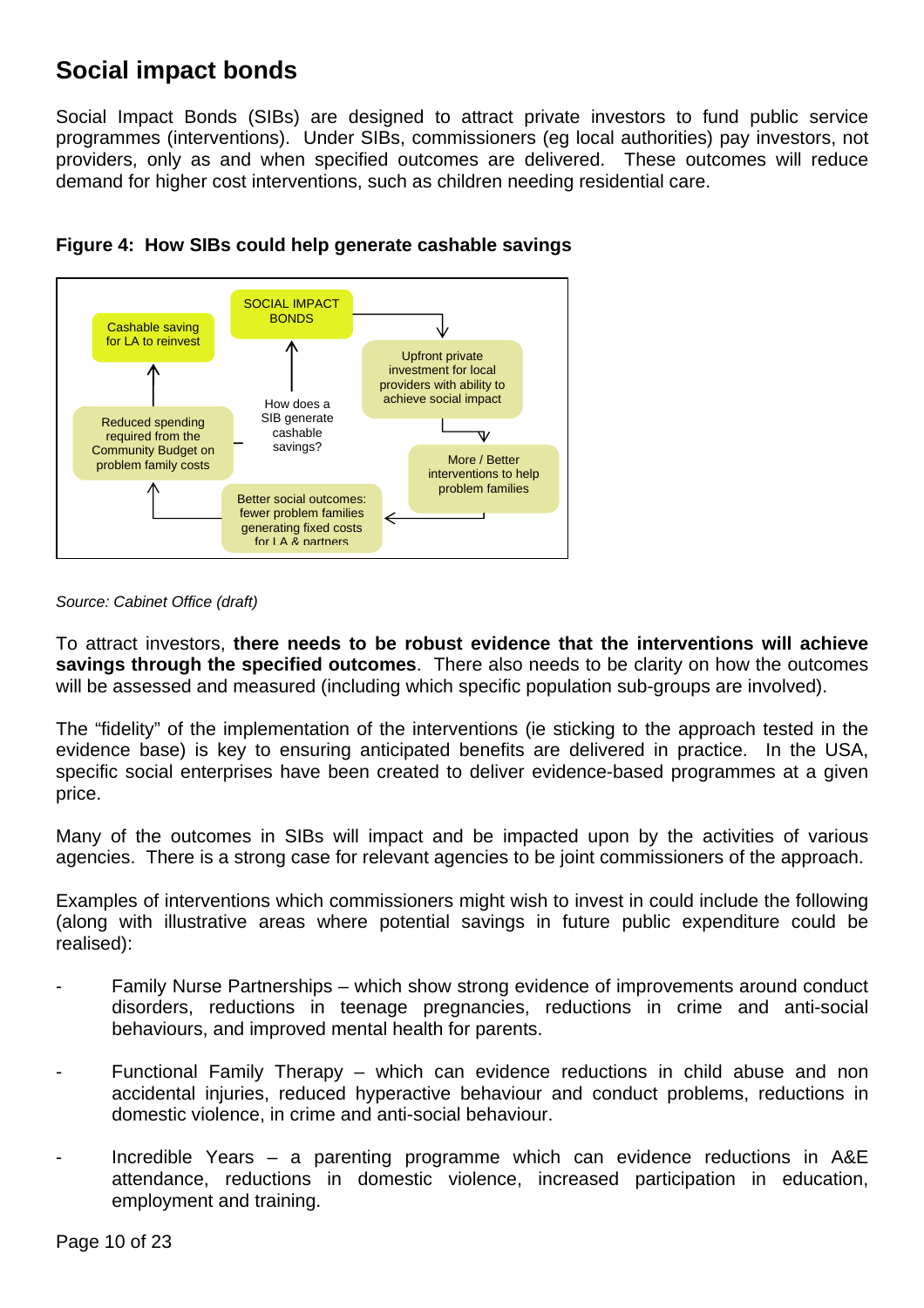Examples of existing work around social impact bonds include:

- The Ministry of Justice has the first SiB scheme at Peterborough Prison based on reducing re-offending rates for 3,000 ex offenders. This £5m bond was established in 2009 with social equity firm Social Finance with a seven year time frame.
- Birmingham is working with the Graham Allen review and Cabinet Office to investigate options for a social investment bond around early intervention. This differs significantly from the MoJ example because the existence of a particularly robust evidence base may suggest more direction for the commissioner (along the lines of the Work Programme) via supply chain managers, and may make it particularly attractive to commercial investors.
- Manchester, Liverpool and Essex councils are working with Social Finance to create a social impact bond to fund services for vulnerable children, young people and their families. The desired outcome is to reduce the number of 10-15 year olds going into care.
- Birmingham is working with Social Finance and Cadburys Charitable Trust to investigate a potential SIB around physical activity to prevent ill health.

**There are several important barriers,** both for commissioners, investors and providers, which need to be addressed in any SIB proposal:

- **For commissioners** these include **the risk of perverse incentives**, **statutory responsibilities, ensuring value for money, cashable benefits realisation, clarity on outcomes and the verification of their link to agreed funded activities.**
- Where there are multiple commissioners and beneficiaries, as is the case for families with complex needs, **there needs to be a mechanism to get agreement at local and national level on the payment criteria.** This would be much easier if Whitehall could find a way of pooling their funding at a local level (eg a single payment to each geographic area).
- **For investors issues include political risk** (in dealing with the public sector), raising capital, contingent liabilities, taxation of returns, **measuring outcomes**, and the time lag before returns are paid.
- **For providers issues include risk management**, capacity levels to deliver significantly higher activity, and the use of outcomes-based contracting.

Social Finance has concluded that SIBs are feasible where:

- They address a social problem that has high costs for the public sector and can be measured;
- The costs are such that, if avoided, they will reduce the public sector's expenditure;
- It is possible to identify the individuals that could benefit from the services funded by Social Impact Bond investment;
- Interventions that would deliver improved social outcomes are known; and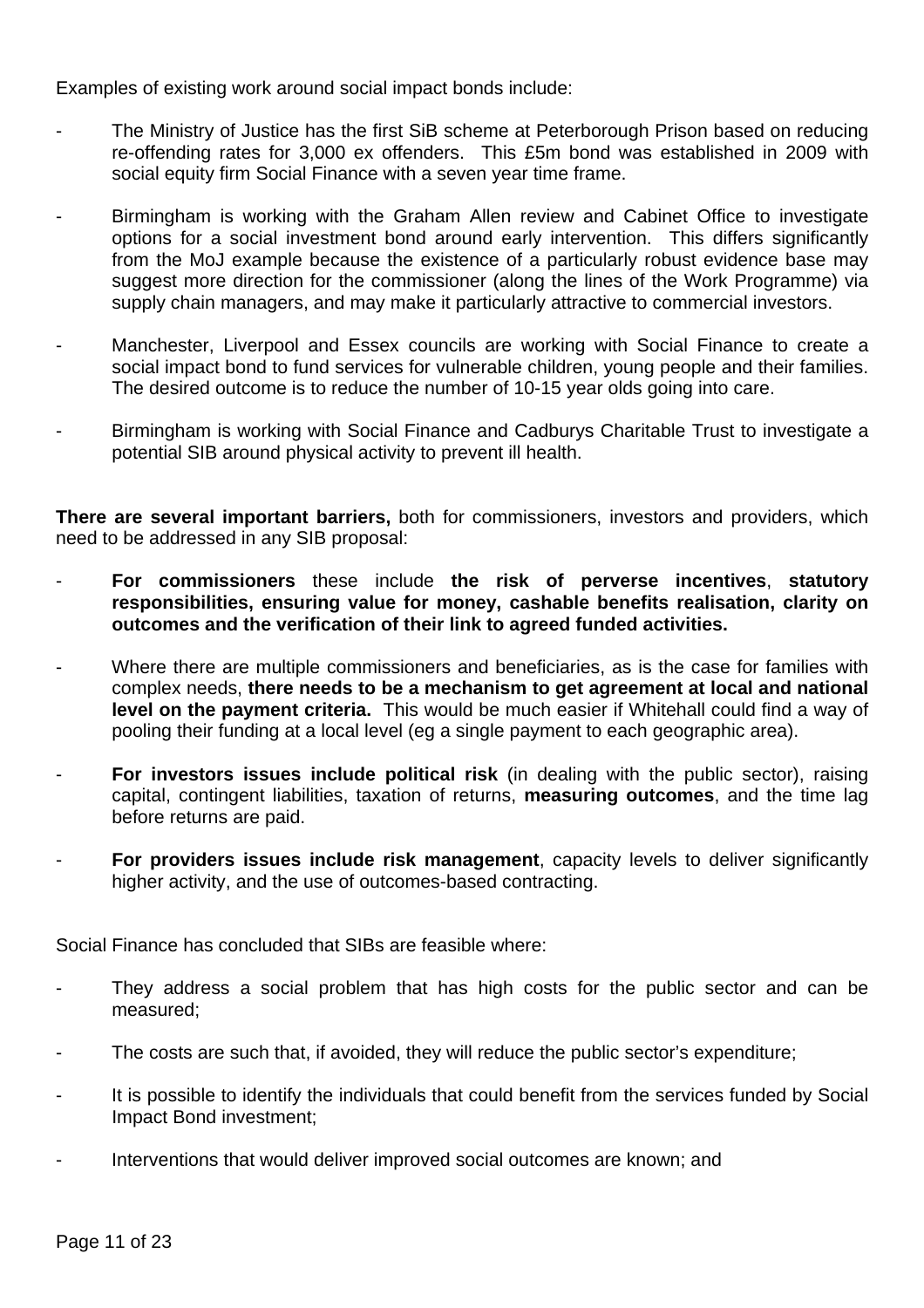<span id="page-11-0"></span>The interventions cost substantially less than the public sector savings that would result from improved social outcomes.

### **The Social Finance Market**

There is an emerging market for social finance for social ventures. The Government has recently set out its commitment<sup>[4](#page-11-0)</sup> to accelerate the growth of this market.

#### **Figure 5: Time line for development of social investment market**

*The social investment market has grown from almost nothing over the past 10 years, and in 2010 made nearly £200 million of social investments.* 



Source: Cabinet Office

The market size remains relatively small at £190m, compared to the approximate annual philanthropic grant giving of £3,600m, individual giving of £13,100m and wider bank lending of £55,300m.

Examples of potential investors include:

- Charities and foundations
- Individual (retail) investors and "high net worth individuals"
- Corporate institutions (eg corporate social responsibility programmes)
- Financial institutions (a range of products such as Ethical ISAs and Bonds)
- The Big Society Bank (a new wholesale investor to social finance intermediaries)
- Public sector
- European Investment Bank
- Community Development Finance Institutions (where investors in social enterprises and community projects benefit from tax relief opportunities)

 $\overline{a}$ Page 12 of 23 <sup>4</sup> "[Growing the social investment market](http://www.cabinetoffice.gov.uk/sites/default/files/resources/404970_SocialInvestmentMarket_acc.pdf)", Cabinet Office, 2011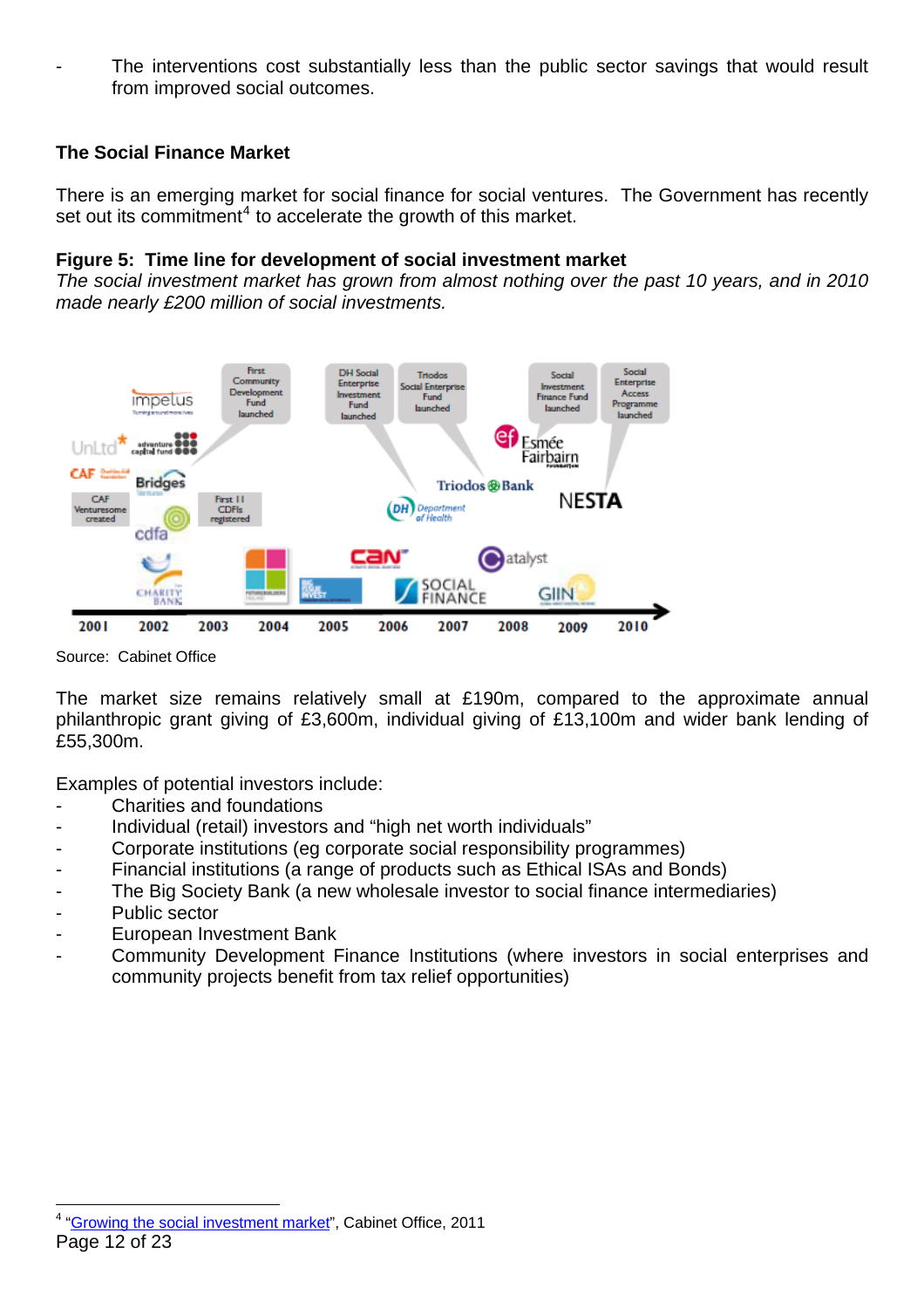## **Recommendations around Payment-by-Results and Social Impact Bonds**

The following recommendations relate to the development of PBR and SIB schemes:

- 1. **Conduct trials of "Payment By Results" and "Social Impact Bonds" schemes for families with complex needs as part of community budget phase 1 pilots.** Whitehall and local authority representatives should co-design pilot schemes for the key outcomes in relation to families with complex needs (e.g. health, crime, worklessness, child protection and housing). Whitehall will need to commit to risk sharing in this trial as the implementation, political, financial and political risks are high. This should be coordinated with the current cabinet office work around SIBs.
- 2. **Shared outcomes** In designing a finance model, it is important to determine what outcome you are looking for in the first instance, and then develop the right contracting model to achieve it. Involving service providers and beneficiaries in the process for defining outcomes would be a significant step forward in ensuring outcomes can work for all stakeholders.
- 3. **Flexible delivery/ownership** to ensure all relevant stakeholders are incentivised to achieve outcomes, allow a more flexible approach to delivery that enables all who can impact to benefit from results. Additionally, some stakeholders may require certain freedoms and flexibilities from existing delivery mechanisms in order to contribute rather than possibly having competing objectives e.g. between police and local authority in reducing demand on the criminal justice system.
- 4. **Develop Local Government's capability to make robust use of evidence**  in order to provide an attractive offer to potential investors, whether public or private, it will be necessary to further build up the research and evaluation capacity of the sector through a sector-led NICE type body to co-ordinate and share learning on "what works". This will both provide reassurance to investors that returns can be achieved, and help to focus resources on those activities likely to have the most significant impact.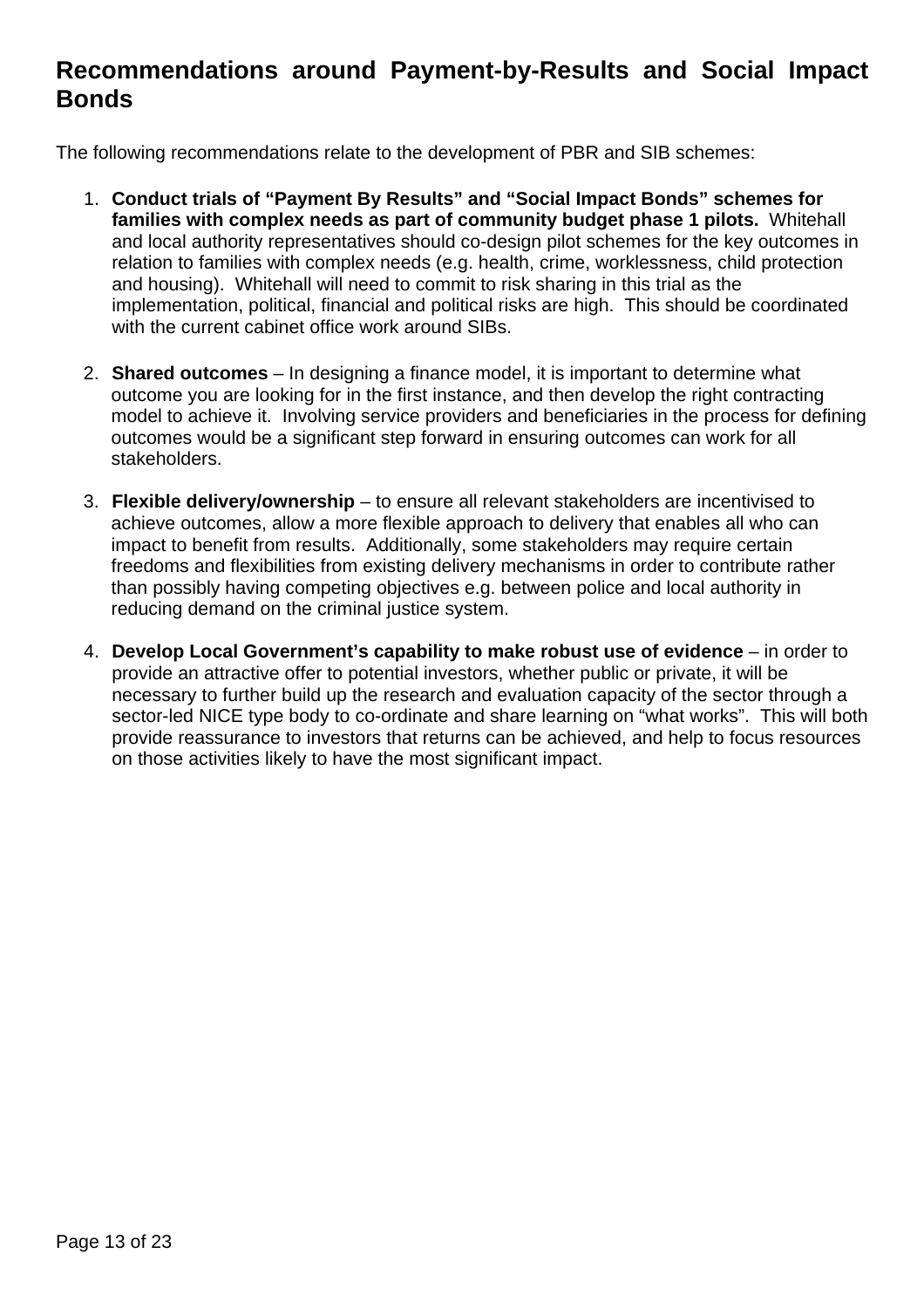## **Necessary pre-conditions for innovative finance to work**

#### **Pooled funding and joint commissioning has not yet been widely successfully adopted because of the lack of certain key pre-requisites**.

These include the need for:

- a consistent implementation model
- robust evidence on effectiveness with clear cost/benefit analysis and effective evaluation
- systematic benefits realisation (ie delivering the anticipated savings)
- structural forms to enable integrated funding and delivery of public services locally
- the ability to pump prime preventative programmes
- embedding the use of innovative financing models

#### Implementation Model

**The National Audit Office is developing an implementation model** for more effective, evidence-based public service interventions. An early draft is below.

### **Figure 6: Implementation model**



#### Robust Use of Evidence

#### **Experience in other countries, particularly the US, can provide helpful pointers for the UK in developing the necessary approach to using evidence.**

The Washington State Institute for Public Policy (WSIPP) makes recommendations to the Washington State Legislature on which programmes they should fund, based on high-quality evidence. The Institute has been synthesising information on evidence-based interventions for fifteen years. Portfolios of investment are a recent development.

A portfolio of investment is a type of analysis that says how a combination of policy options could affect outcomes of interest, for example, re-offending rates. The analysis also measures the risk attached to the investment, by altering some of the assumptions.

Washington State has improved its youth justice system in the last fifteen years by

- developing consistent assessment tools;
- ensuring the highest possible fidelity; and
- implementing a funding formula that is backed up by portfolios of investment.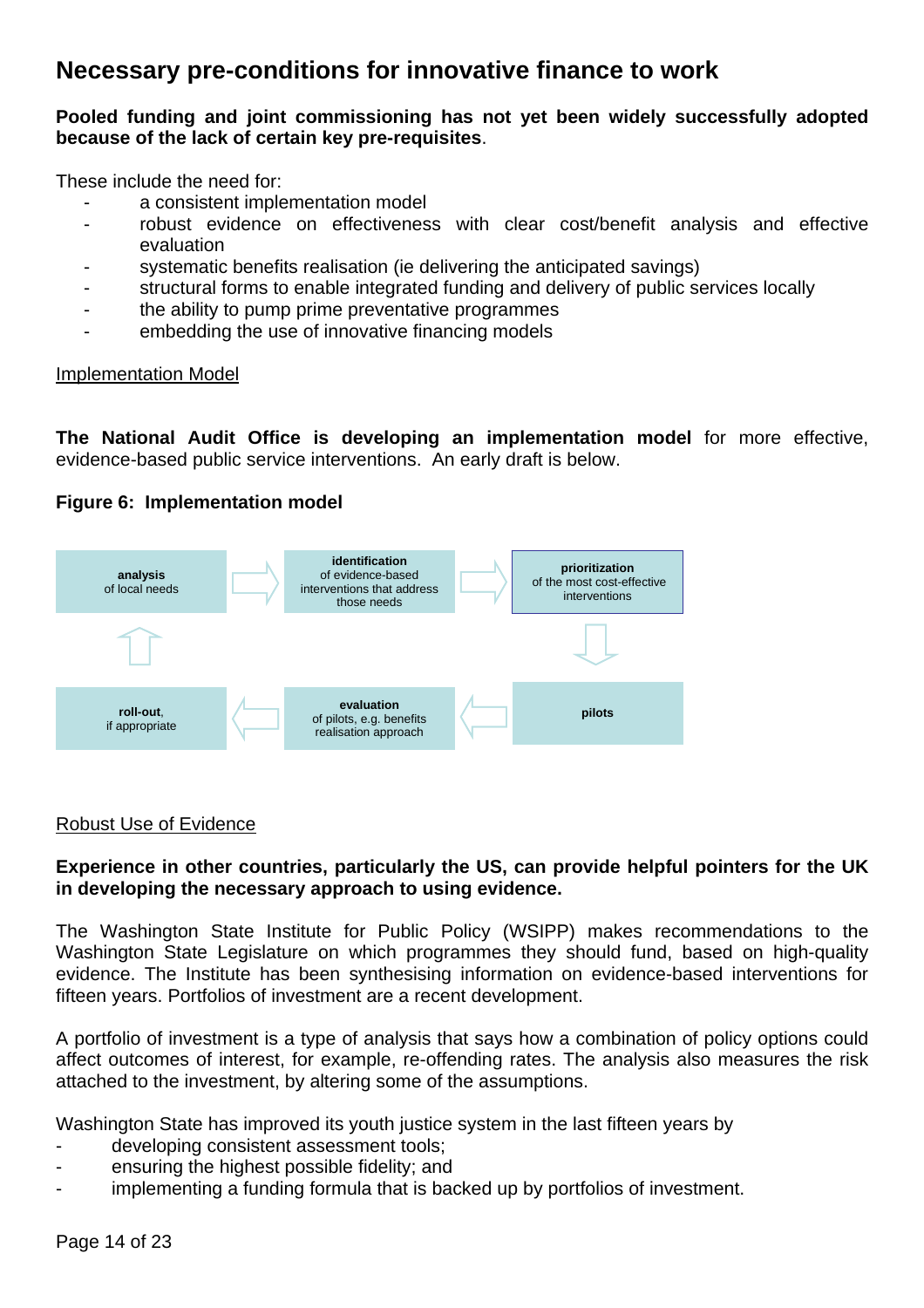The Washington State Legislature gives flexibility to courts to put together the combination of evidence-based interventions that best address their local needs. However, all of the interventions must have been proved cost-effective by the Institute, in the context of their portfolios of investment.

**The local government sector needs a shared capability to deliver intelligence on the evidence base, and consistent assessment tools.** This is likely to be supported by the forthcoming Graham Allen review of early intervention commissioned by the Government. This would be analogous to the role played by National Institute for Health and Clinical Excellence around drug treatments in the NHS. Birmingham has offered to host this capability in collaboration with the LG Group.

Birmingham, Manchester and the GLA **councils are currently working with WSIPP to "translate" this model into a tool for use in the UK context**. These are the main characteristics of the tool:

- all the interventions in it will be evidence based;
- the evidence will refer to the UK to the largest possible extent;
- users will be able to input local data, e.g. re-offending rates;
- there will be an option to develop portfolios of investment with different estimates of avoided costs;
- the portfolios will be adjusted by the risk of not achieving the expected outcomes.

#### **There are existing frameworks around assessing costs and benefits in this area which could usefully be consolidated into a flexible sector approach**:

- Manchester City Council has worked with HM Treasury to develop an application of the "Green Book" approach to the assessment of value for money to preventative programmes.
- Westminster City Council has developed a structured approach to assessing cost avoidance through its family intervention programme.
- Birmingham City Council has developed its approach to cost benefit analysis and benefits realisation in partnership with the Dartington Social Research Unit and WSIPP. The council is mid-way through a two year randomised controlled trial of four key evidence-based interventions for children and families.

**The effective use of evaluation in the community budgets pilots and more widely will be critical** to the development of a robust evidence base for preventative interventions. A CLG-led working group has been established in the CB pilots to agree common principles here.

DfE is currently working with Birmingham, Bradford, Leicestershire and Manchester councils to develop an "exemplar project" on evaluation, cost-benefit analysis and information sharing. It is of concern that the funding for these projects is currently proposed at significantly less than the originally anticipated level which could mean the key intended outputs are not able to be delivered as intended – discussions about final arrangements are ongoing.

#### Systematic Benefits Realisation

Given the continuing need to reduce public expenditure in the medium term, **it is essential that investments in preventative programmes actually lead to reductions in future expenditure**. In other words, that the anticipated financial benefits are "realised".

For commissioners to be able to generate cashable savings the following are important considerations:

The savings generated need to be part of a budget controlled by the commissioner (emphasising the need for robust pooled budgets and appropriate structural forms)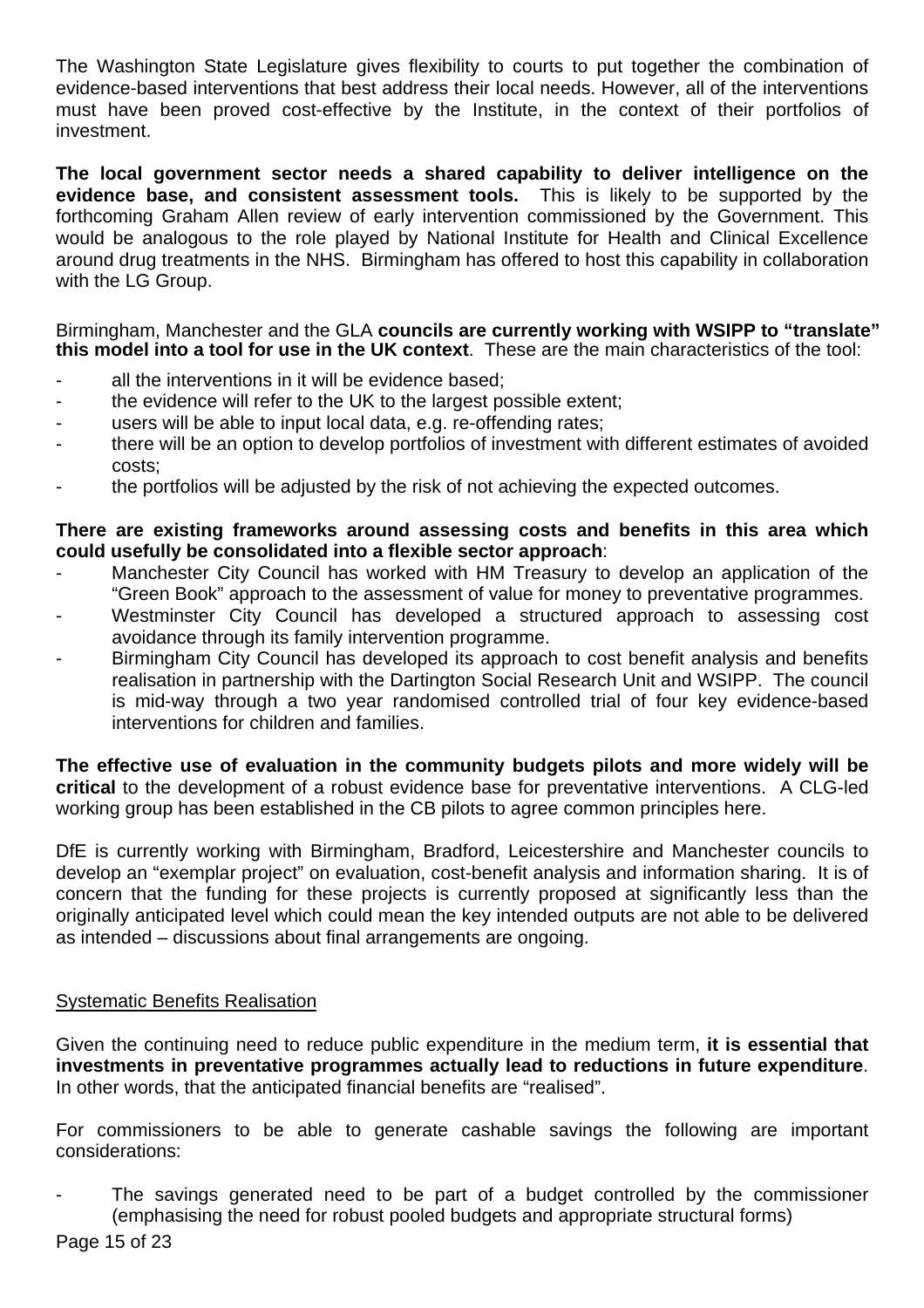- <span id="page-15-0"></span>Costs respond to the decline in demand (ie it is possible to reduce costs, so staffing a social care team is easier to control than the asset costs of a recently built prison building).
- Potential additional demand that would replace reduced demand attributable to the intervention is managed effectively.

Birmingham City Council is implementing an approach that builds on these principles of portfolios of investment through its £40m "Brighter Futures" programme which is expected to **avoid £250m of costs across all agencies** in the city in the next fifteen years. Birmingham City Council and Capita have developed an approach to business transformation which includes specific systematic methods of ensuring benefits realisation. The CHAMPS2 methodology<sup>[5](#page-15-0)</sup> is available as an open source approach to the public sector.

Greater Manchester councils are analysing the marginal return on investment in evidence-based programmes in comparison with current practice, to support planning future mainstream spending.

#### Structural forms

#### **Local public bodies need adequate incentives to invest in change even where the benefits will accrue disproportionately to other organisations that are not making the investment.**

Whilst there are many options for joint financing and integration (see section on "virtual and actual pooling" above), their success so far in delivering pooled budgets and commissioning has been limited.

**One model worth investigating further may be the Local Integrated Services Trust (LIST)** proposed by lawyers Bevan Brittan<sup>[6](#page-15-0)</sup>. In this model a social enterprise - the body called LIST would be owned by as many local public bodies as possible to ease the position of procuring services from it.

The role of this LIST would be to:

- Identify projects where investment in service change would provide an overall benefit in reducing waste or cost or making quality improvements for users.
- Broker the change, transferring the risk of delivery away from individual organisations, pooling the opportunities and benefits, supported by social investment funds where appropriate.
- In its brokerage role, the LIST would be principally a facilitator, extending to supply chain manager, but it could also assume a role as part commissioner and that commissioning role could expand over time, building on past successes with the encouragement and support of its member organisations.
- Profits over time can be re-invested in projects that meet local priorities, some of which may have higher risks or longer term payback.

<sup>&</sup>lt;u>s</u><br>See <u>http://www.champs2.info/</u><br><sup>6 "I</sup> eseListerated Services Tru

<sup>&</sup>lt;sup>6</sup> "[Local Integrated Services Trusts](http://www.bevanbrittan.com/articles/Documents/LIST_CSR.pdf)", Bevan Brittan, 2010

Page 16 of 23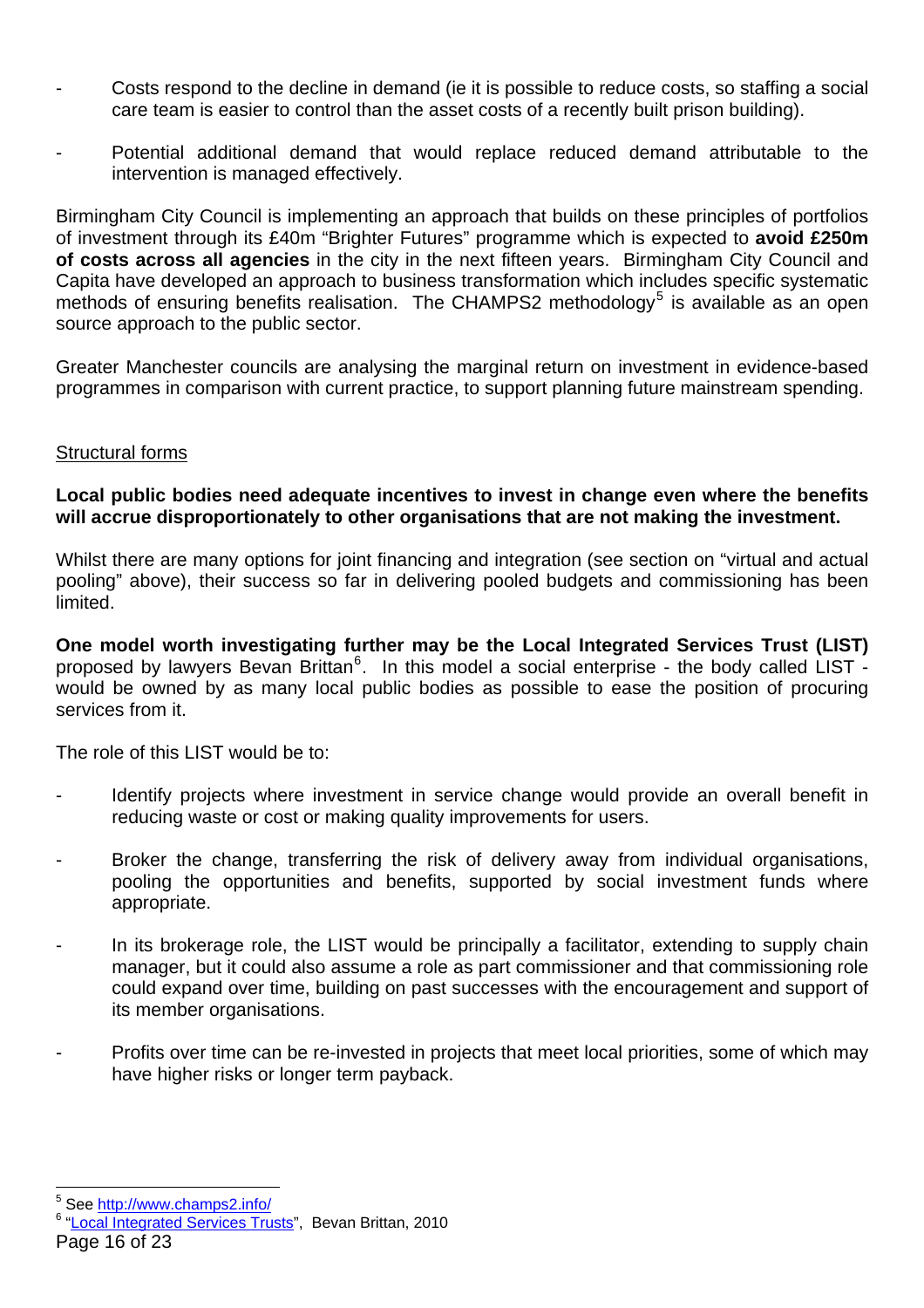### Pump Priming Preventative Programmes

Community Budgets pilots, by nature of their focus on families with complex needs and the involvement of multiple agencies, are likely to involve the shifting of resources away from reactive services towards proactive, early intervention programmes. Returns from investments in early intervention programmes are not always realised immediately. This is because:

- it takes time to address dependency and reduce the cost burden on the state  $-$  e.g. moving the long-term unemployed closer to the labour market is a slow process;
- some outcomes will result in an improvement in the long-term life chances of an individual but will not deliver short-term cost savings - e.g. improved school attendance and educational attainment;
- reactive spend savings are often spread over a long timescale and may not, in year 1, cover the cost of the intervention – e.g. preventing a child entering care will be costly, but will deliver reactive cost savings in Year 1, and then in subsequent years.

Pump-priming funds can provide a solution to these challenges by reducing the pressure on service deliverers quickly to decommission existing provision in order to pay for new provision. Pump-priming, through innovations such as social impact bonds and payment by results models, allows new interventions to be established and sustained, with the longer-term savings from the interventions being used to pay back the initial investment.

### Embedding the use of innovative financing models

Before a pilot area decides to adopt an innovative financing model it will need to consider whether it has the necessary expertise, capacity and governance structures in place. For example:

- Pilots need the technical skills and capacity to be able to:
	- o Firstly, forecast what future savings they feel they can sign-up to deliver based on upfront/novel investment models;
	- o Secondly, track progress towards, and achievement of, these future cost savings such that future repayment requirements can be met.
- Pilots need to agree how interventions funded by innovative financial mechanisms will relate to interventions funded by mainstream funding. There is a real risk that if families have access to both types of intervention it will be impossible to prove unequivocally which intervention led to which outcome, and hence what level of repayment should be made on the initial financial agreement
- Pilots need to establish adequate governance structures, so that a group of agencies can commit to a common way of working, funded in a common way, and accepting of the fact risks relating to future repayments fall upon that agency.
- Pilots need to forge relationships with institutions they are unlikely to deal with on a dayto-day basis – e.g. philanthropic societies, pension funds, hedge funds etc. Partners such as the Cabinet Office and Social Finance can broker these relationships.
- An independent monitoring body/arbitrator may need to be established to mediate between the pilot agencies and investors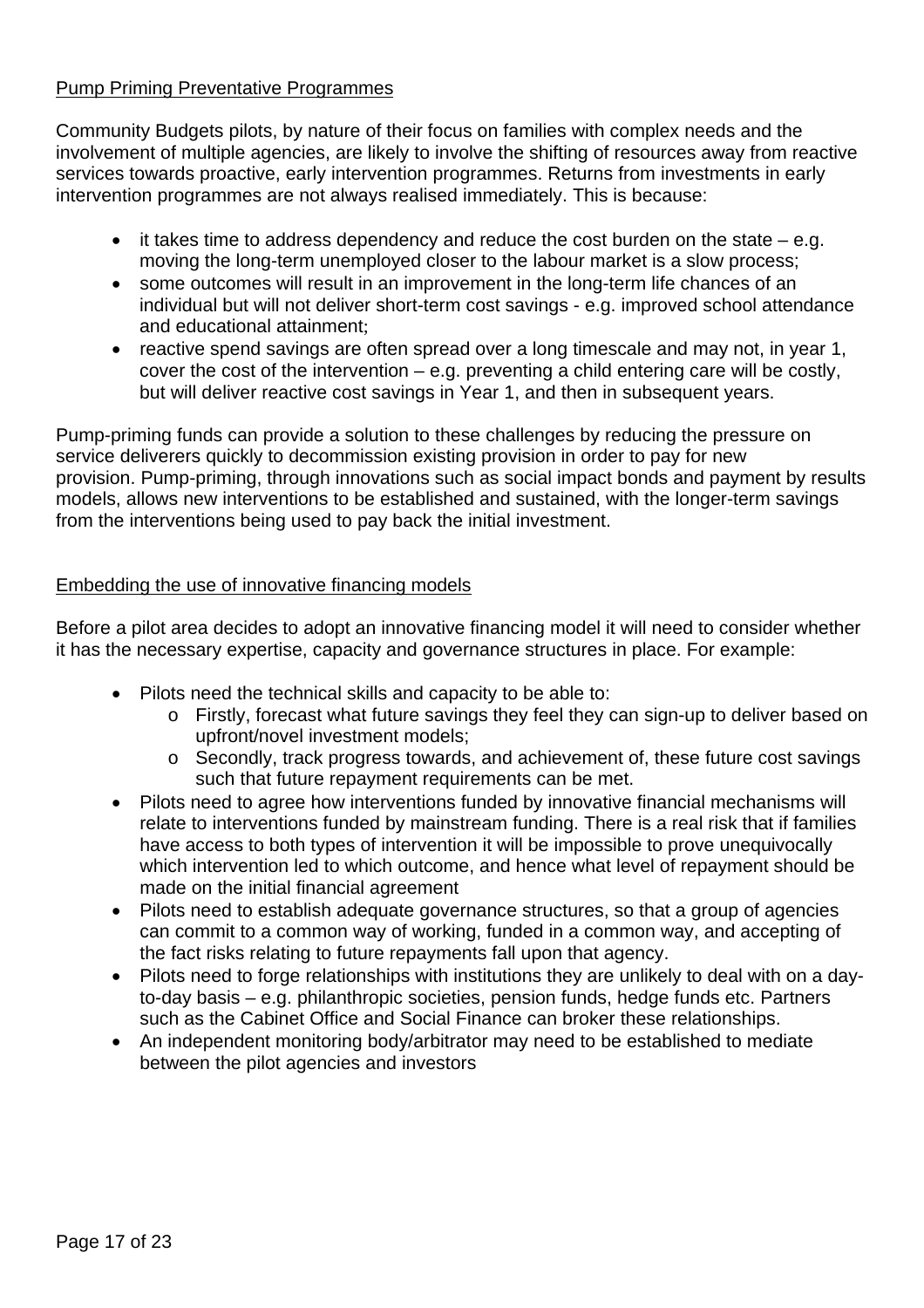## **Recommendations around necessary pre-conditions**

Recommendations around creating the necessary pre-conditions for effective use of innovative finance are:

- 5. **Support the development of tools to provide intelligence on the cost/benefits of evidence-based programmes.** This should build on the current investment of Birmingham, Manchester and GLA councils into the Washington State model's translation to the UK context, Manchester's work with HMT on value for money assessment and Westminster's assessment of cost avoidance.
- 6. **Develop a systematic approach to delivering cashable benefits**  in order to ensure that the anticipated financial savings from preventative interventions are effectively captured in practice. This should build on the methodologies developed by Birmingham and Manchester.
- 7. Trial alternative structural forms to facilitate effective joint investment such as the Local Integrated Services Trust approach where delivery vehicles are jointly owned by local public sector partners.
- 8. **Agree an explicit implementation model for mainstreaming delivery of more effective, evidence based interventions and innovative finance**, taking into account the need for pump priming and the capabilities required to embed their use.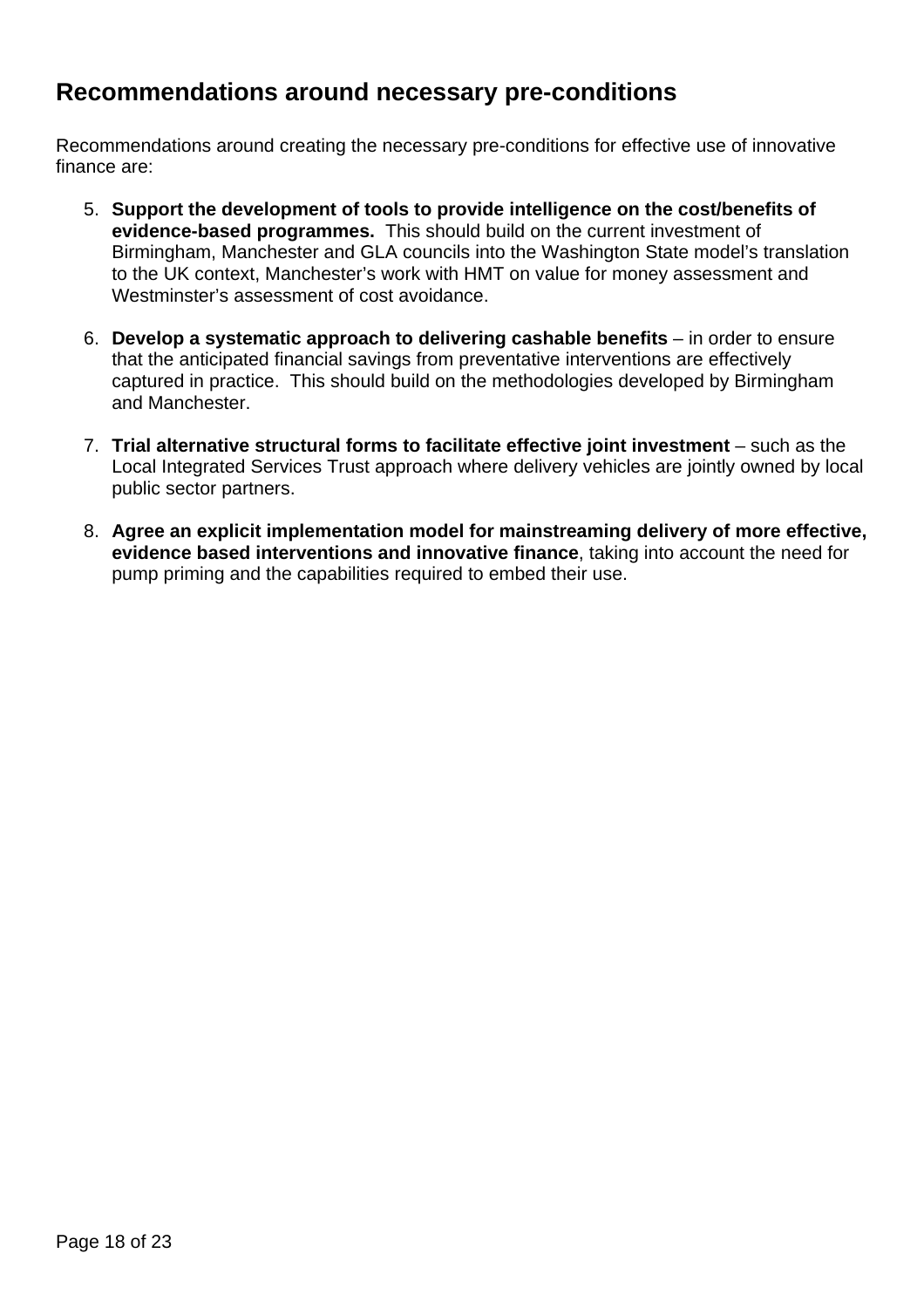### <span id="page-18-0"></span>**Appendix 1 Examples of options for joint financing and integration**

The following options were identified by the Audit Commission<sup>[7](#page-18-0)</sup> in 2009.

| Arrangement                                   | <b>Description</b>                                                                                                                                                                                                                                                                                                        | Legislative<br>basis:<br><b>NHS Act 2006</b> | <b>Further detail</b>                                                                                                                                                                                                                                                                                                                                                                                                                                                                            |
|-----------------------------------------------|---------------------------------------------------------------------------------------------------------------------------------------------------------------------------------------------------------------------------------------------------------------------------------------------------------------------------|----------------------------------------------|--------------------------------------------------------------------------------------------------------------------------------------------------------------------------------------------------------------------------------------------------------------------------------------------------------------------------------------------------------------------------------------------------------------------------------------------------------------------------------------------------|
| Lead<br>commissioning                         | One partner takes the lead (and acts as the host) in<br>commissioning services on behalf of another to<br>achieve a jointly agreed set of aims.                                                                                                                                                                           | Section 75                                   | Suitable option depending on size<br>and make-up of the service to be<br>commissioned.                                                                                                                                                                                                                                                                                                                                                                                                           |
| Integrated<br>management or<br>provision      | One partner delegates their duties to another to<br>jointly manage service provision; or partners<br>combine (pool) resources, staff and management<br>structures to help integrate provision of a service<br>from managerial level to the frontline. One partner<br>acts as the host to undertake the other's functions. | Section 75                                   | Helps to ensure cooperation and<br>prevent duplication where the<br>same person is responsible for<br>services for both bodies.                                                                                                                                                                                                                                                                                                                                                                  |
| Pooled funds                                  | Each partner makes contributions to a common<br>fund to be spent on pooled functions or agreed<br>NHS or health-related council services under the<br>management of a host partner organisation.                                                                                                                          | Section 75                                   | Shared resources and<br>responsibility to meet specific local<br>needs is acknowledged.<br>Flexibility, as expenditure and<br>service response is based on<br>users' needs rather than financial<br>contributions, helping to prevent<br>disputes over funding<br>responsibilities.<br>Essential where a service is, or<br>moving towards being, fully<br>integrated.<br>Associated processes, e.g.<br>financial management and<br>technical requirement of the pool<br>seen to be bureaucratic. |
| Combination of<br>Section 75<br>flexibilities | Combination of any or all of the above, for example,<br>pooled funds with lead commissioning<br>arrangements, pooled fund with integrated<br>provision or delegated (or lead) funds with pooled<br>funds.                                                                                                                 | Section 75                                   | Allows flexibility and seamless<br>provision of care.                                                                                                                                                                                                                                                                                                                                                                                                                                            |

Page 19 of 23 <sup>7</sup> "[Means to an end](http://www.audit-commission.gov.uk/SiteCollectionDocuments/AuditCommissionReports/NationalStudies/meanstoanend291009repv2.pdf)", Audit Commission, October 2009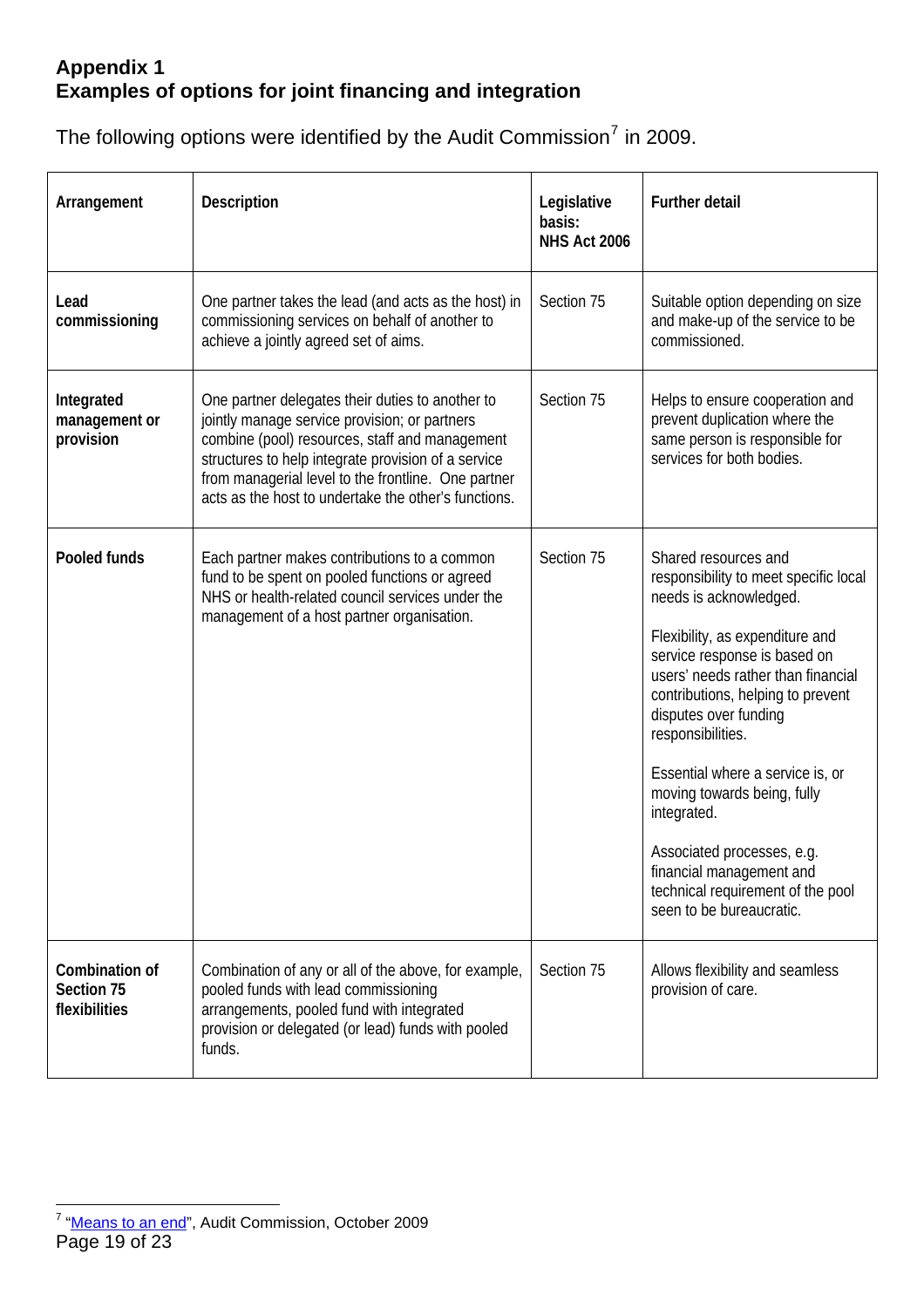| Arrangement                                                | <b>Description</b>                                                                                                                                                                                                                                                    | Legislative<br>basis:<br><b>NHS Act 2006</b> | <b>Further detail</b>                                                                                                                                                                                                   |
|------------------------------------------------------------|-----------------------------------------------------------------------------------------------------------------------------------------------------------------------------------------------------------------------------------------------------------------------|----------------------------------------------|-------------------------------------------------------------------------------------------------------------------------------------------------------------------------------------------------------------------------|
| <b>Aligned budgets</b>                                     | Partners align resources (identifying their own<br>contributions) to meet ageed aims for a particular<br>service, with jointly monitored spending and<br>performance but separate management of, and<br>accountability for, NHS and council funding<br>streams.       | Non-statutory                                | Flexibility around the use and<br>monitoring of funds.<br>Retained ownership of funds and<br>responsibility of budget<br>management.<br>Interim step to pooling.<br>Not ideal where a service is<br>already integrated. |
| <b>Aligned budgets</b><br>with Section 75<br>flexibilities | One partner takes the lead in the management of<br>jointly commissioned or provided services, but NHS<br>and council funds are not pooled.                                                                                                                            | Section 75                                   | Flexibility around the use and<br>monitoring of funds against a<br>jointly agreed set of aims.<br>Retention of specialist knowledge<br>by lead partner about specific<br>service areas.                                 |
| Care trusts                                                | NHS and council health-related responsibilities are<br>combined (via council delegation) within an NHS<br>body under a single management. Can be formed<br>from an existing NHS trust or PCT (in the latter<br>case, the PCT is both a commissioner and<br>provider). | Section 77<br>Section 75                     | Joint planning, commissioning and<br>delivery of health and social care<br>services across a local area.                                                                                                                |
| PCT grants to<br>councils                                  | PCTs make transfer payments (service revenue or<br>capital contributions) to councils to support or<br>enhance a particular council service. This is not a<br>partnership and there is no delegation or pooling or<br>functions.                                      | Section 256                                  | Can be used to provide funding<br>from one partner to another in<br>order to offer a more effective use<br>of resources and provide a greater<br>level of care where necessary                                          |
| Council grants to<br><b>PCTs</b>                           | As above, but for council transfers to PCTs.                                                                                                                                                                                                                          | Section 76                                   |                                                                                                                                                                                                                         |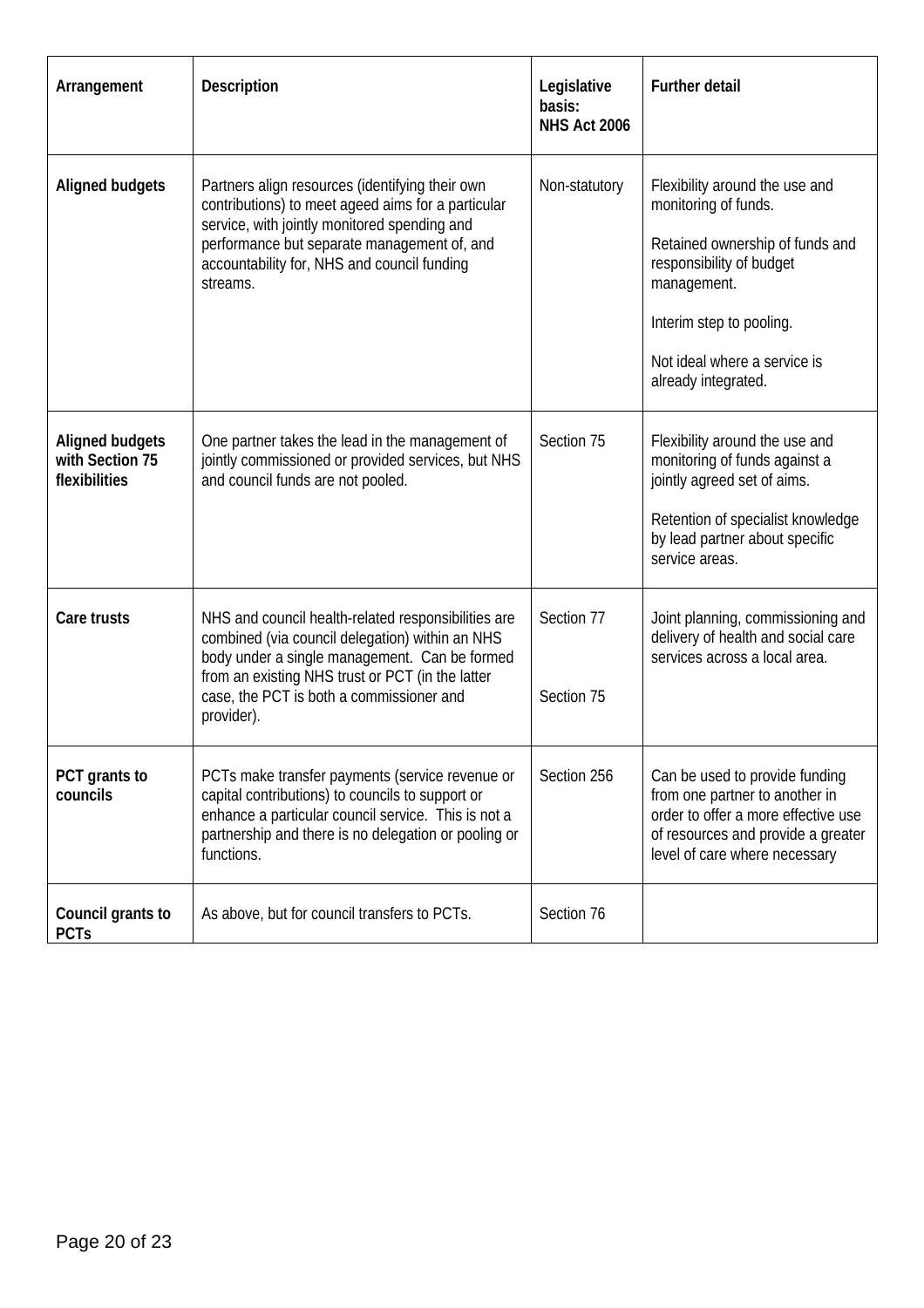| Appendix 2: Current and planned PBR schemes |  |  |  |
|---------------------------------------------|--|--|--|
|---------------------------------------------|--|--|--|

| <b>Scheme</b>                        | Owner                         | <b>Objective</b>                                                           | Outcome(s)                                                                          | CB<br><b>Relevant</b> | <b>Type</b>                | LA         | <b>Complex</b><br><b>Delivery</b> | <b>Payment</b>                                                                                                                                     |
|--------------------------------------|-------------------------------|----------------------------------------------------------------------------|-------------------------------------------------------------------------------------|-----------------------|----------------------------|------------|-----------------------------------|----------------------------------------------------------------------------------------------------------------------------------------------------|
| <b>Youth Justice</b><br>Reinvestment | Ministry of<br><b>Justice</b> | Reduce the<br>Use of Youth<br>Custody                                      | Reduction in<br>the number of<br>custody bed<br>nights in an<br>area                | Yes                   | Demand<br><b>Reduction</b> | Yes        | <b>No</b>                         | Up front investment<br>based on a proportion<br>of anticipated savings;<br>claw back if savings<br>targets aren't fully<br>achieved                |
| Financial<br>Incentive<br>Model      | Ministry of<br>Justice        | Reduce<br>overall<br>demand on<br>the Criminal<br><b>Justice</b><br>System | Five proposed<br>metrics<br>including court<br>cases, and<br>custodial<br>sentences | <b>No</b>             | Demand<br>Reduction        | <b>Yes</b> | Yes                               | No upfront investment;<br>Reward payment<br>based on savings<br>resulting from<br>reductions in demand                                             |
| Payment by<br>$Results -$<br>Health  | Department<br>of Health       | Improve<br>productivity                                                    | $\overline{a}$                                                                      | No                    | <b>Direct</b><br>Payment   | <b>No</b>  | No                                | Health Trusts are paid<br>according to what they<br>deliver not what they<br>spend. Tariffs are set<br>nationally to reflect<br>efficient practice |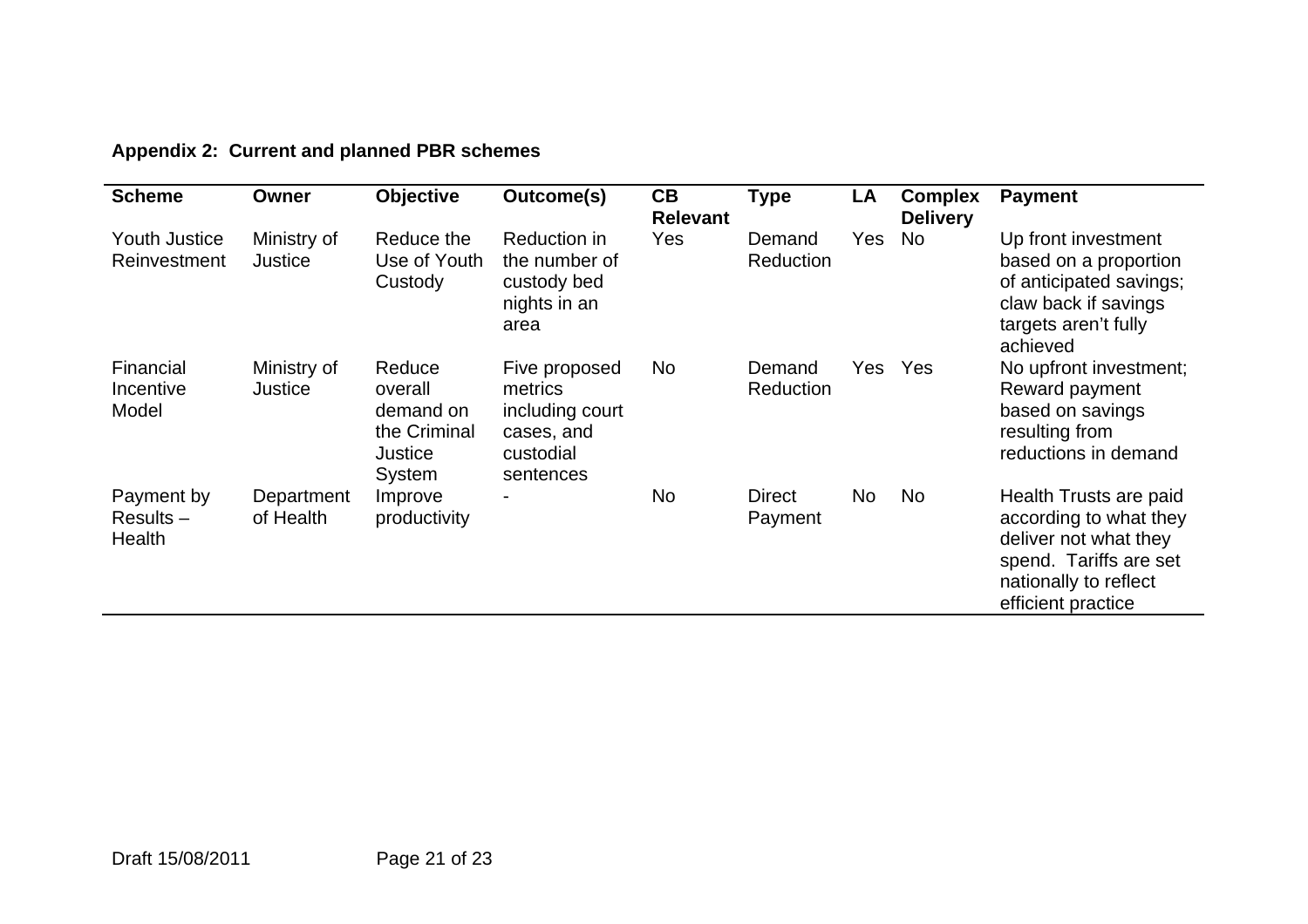| <b>Scheme</b>                                         | Owner                                     | <b>Objective</b>                         | Outcome(s)                                                                          | CB<br><b>Relevant</b> | <b>Type</b>              | LA         | <b>Complex</b><br><b>Delivery</b> | <b>Payment</b>                                                                                                                                                                                                                                      |
|-------------------------------------------------------|-------------------------------------------|------------------------------------------|-------------------------------------------------------------------------------------|-----------------------|--------------------------|------------|-----------------------------------|-----------------------------------------------------------------------------------------------------------------------------------------------------------------------------------------------------------------------------------------------------|
| Payment by<br>$Results -$<br><b>Work</b><br>Programme | Department<br>for Work<br>and<br>Pensions | Getting<br>people into<br>work           | People entering<br>sustained<br>employment for<br>a specified<br>number of<br>weeks | Yes                   | <b>Direct</b><br>Payment | <b>No</b>  | Yes                               | Service providers are<br>paid based on their<br>success in getting<br>people into work.<br>Different tariffs are set<br>commensurate with the<br>perceived difficulty in<br>getting a person into<br>work. Higher premium<br>for different clients. |
| Payment by<br>$Results -$<br><b>Drugs</b>             | Department<br>of Health                   | Improve drug<br>treatment                | Improved drug<br>treatment<br>outcomes                                              | Yes                   | Demand<br>Reduction      | Yes        | <b>No</b>                         | <b>Tariff</b>                                                                                                                                                                                                                                       |
| Payment by<br>$Results -$<br><b>Mental Health</b>     | Department<br>of Health                   |                                          |                                                                                     | Yes                   | <b>Direct</b><br>Payment | <b>No</b>  | <b>No</b>                         |                                                                                                                                                                                                                                                     |
| Social Impact<br>Fund                                 | Cabinet<br>Office                         | Addressing<br>Problem<br><b>Families</b> | <b>TBD</b>                                                                          | Yes                   | Demand<br>Reduction      | <b>Yes</b> | Yes                               | Philanthropic,<br>Commercial and<br>Government provide<br>investment funds to<br>achieve improved<br>outcomes for problem<br>families thereby<br>reducing impact on<br>Government budgets<br>which are used to<br>repay the investment              |